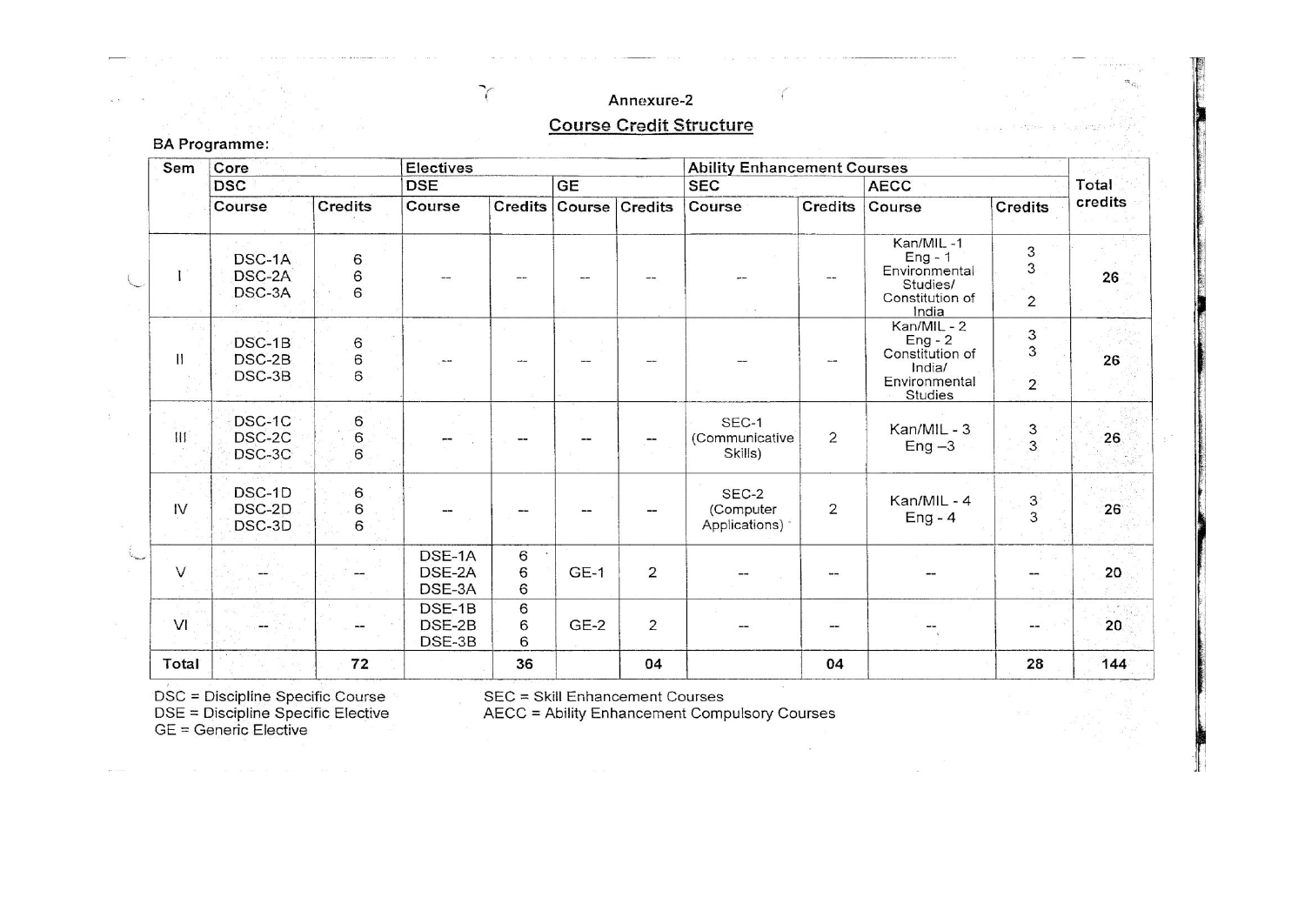#### **COURSE STRUCTURE**

| <b>Semester</b><br>Programme |           | <b>Title</b>                                                       |                         | <b>Number of Credits</b><br><b>Structure</b> |                 |                          |              |  |
|------------------------------|-----------|--------------------------------------------------------------------|-------------------------|----------------------------------------------|-----------------|--------------------------|--------------|--|
|                              |           |                                                                    |                         | Lecture                                      | <b>Tutorial</b> | <b>Practicals</b>        | <b>Total</b> |  |
| <b>FIRST</b>                 | BA        | HISTORY OF INDIA<br>(UPTO 1206 AD)                                 | DSC-I                   | 5                                            | 1               |                          | 06           |  |
| <b>SECOND</b>                | BA        | SOCIO-POLITICAL HISTORY OF INDIA (FROM 1206 TO<br>1761)            | DSC-II                  | 5                                            |                 |                          | 06           |  |
| <b>THIRD</b>                 | BA        | POLITICAL HISTORY OF KARNATAKA<br>(FROM 300 BC TO 1565 CE)         | DSC-III                 | 5                                            |                 | $\overline{\phantom{0}}$ | 06           |  |
| <b>FOURTH</b>                | <b>BA</b> | SOCIO-CULTURAL HISTORY OF INDIA (FROM 300 BC<br>TO 1565 CE)        | DSC-IV                  | 5                                            | $\mathbf{1}$    |                          | 06           |  |
|                              |           | INDIAN NATIONAL MOVEMENT<br>(1885-1947) - COMPULSORY<br><b>AND</b> | DSE-V                   | 5                                            |                 |                          | 06           |  |
| <b>FIFTH</b>                 | <b>BA</b> | HISTORY OF KARNATAKA<br>$(1565 - 1956)$<br><b>OR</b>               | ELECTIVE-VA             | 5                                            |                 |                          | 06           |  |
|                              |           | HISTORY OF MODERN INDIA (<br>1757-1885)                            | ELECTIVE-<br><b>VB</b>  | 5                                            | $\mathbf{1}$    |                          | 06           |  |
|                              |           | EUROPE AND THE WORLD<br>(1789-1945) - COMPULSORY<br><b>AND</b>     | DSE-VI                  | 5                                            |                 |                          | 06           |  |
| <b>SIXTH</b>                 | <b>BA</b> | CONTEMPORARY WORLD<br>$(1945 - 200)$<br><b>OR</b>                  | ELECTIVE-<br><b>VIA</b> | 5                                            |                 |                          | 06           |  |
|                              |           | CONTEMPORARY KARNATAKA<br>$(1956 - 2006)$                          | ELECTIVE-<br><b>VIB</b> | 5                                            |                 |                          | 06           |  |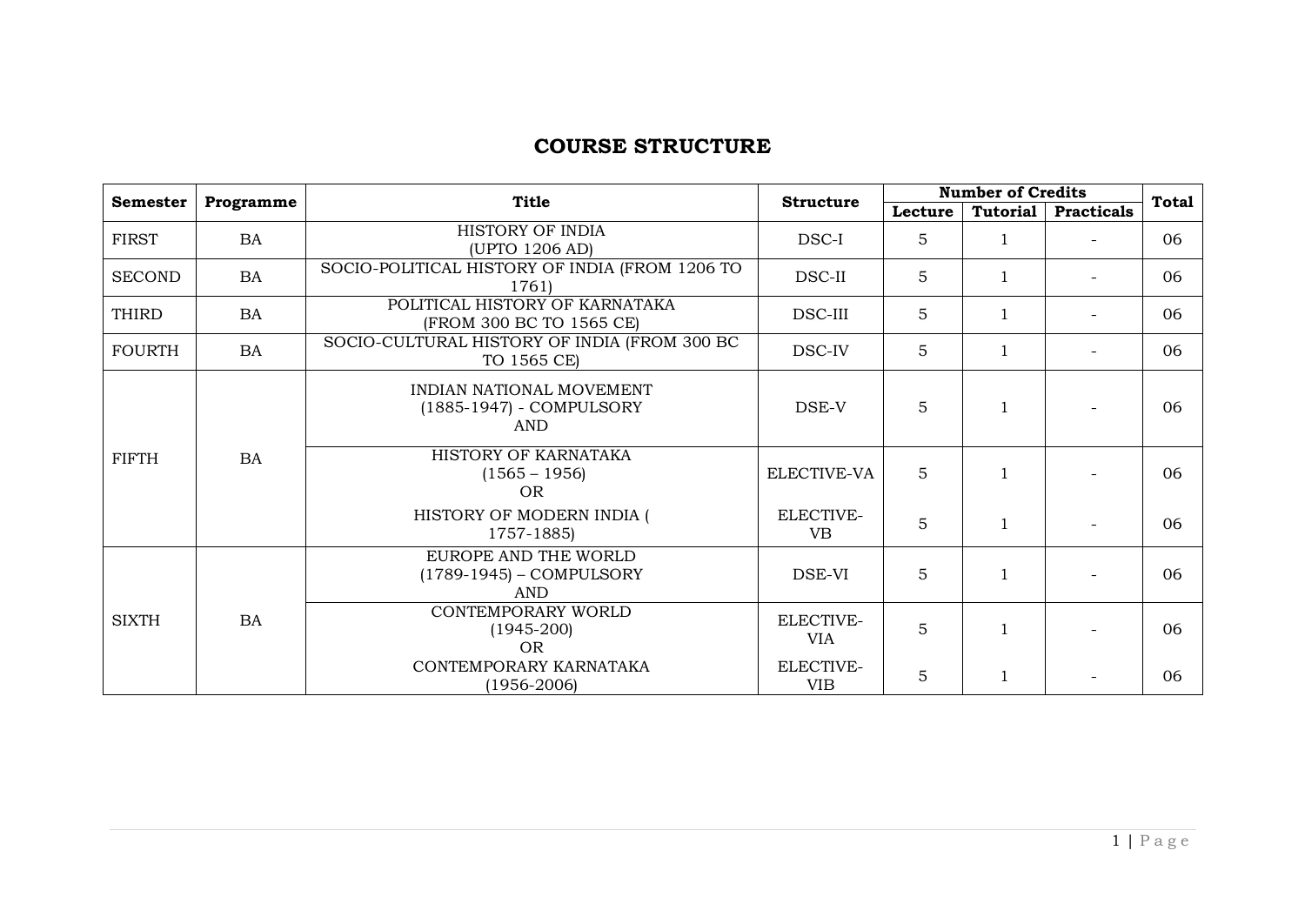#### **GENERIC ELECTIVES**

| <b>Semester</b> |                           | <b>Title</b>                                | <b>Structure</b> | <b>Number of Credits</b> | <b>Total</b>    |                   |    |  |
|-----------------|---------------------------|---------------------------------------------|------------------|--------------------------|-----------------|-------------------|----|--|
|                 | <b>Programme</b>          |                                             |                  | Lecture                  | <b>Tutorial</b> | <b>Practicals</b> |    |  |
| <b>FIFTH</b>    | Non-History<br>Programmes | INDIAN NATIONAL MOVEMENT<br>$(1885 - 1947)$ | $GE-I$           |                          |                 |                   | 02 |  |
| <b>SIXTH</b>    | Non-History<br>Programmes | HERITAGE TOURISM IN KARNATAKA               | $GE-II$          |                          |                 |                   | 02 |  |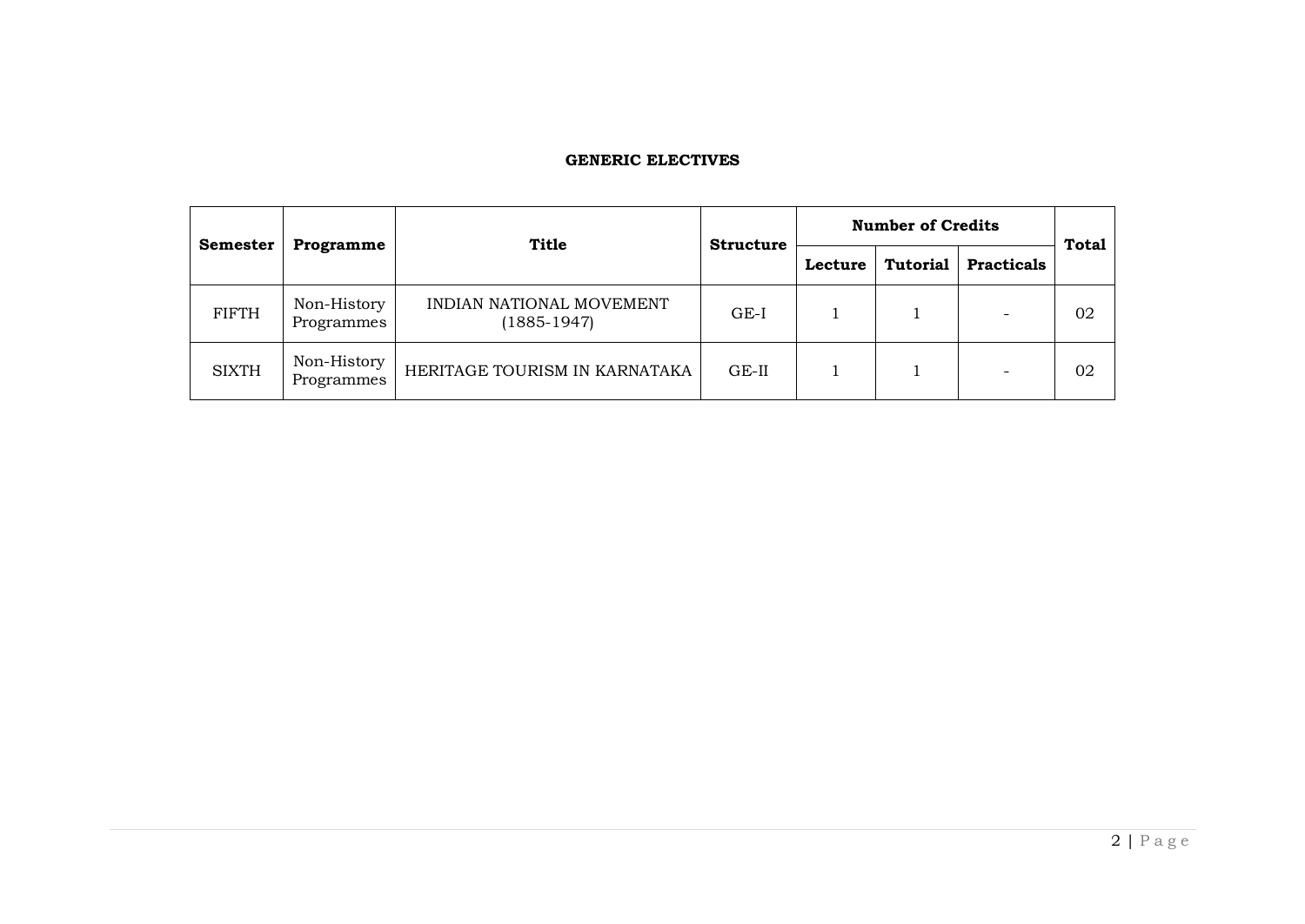

# **J.S.S. COLLEGE FOR WOMEN (Autonomous)**

Saraswathipuram Mysuru 570 009

# **DEPARTMENT OF HISTORY**

## **BOARD OF STUDIES**

## **CHOICE BASED CREDIT SYSTEM**

## **2018-19**

- 1. PROCEEDINGS OF THE MEETING.
- 2. SYLLABUS CBCS
- 3. SCHEME OF EXAMINATION
- 4. QUESTION PAPER PATTERN
- 5. PANEL OF EXAMINERS

**30 March 2018**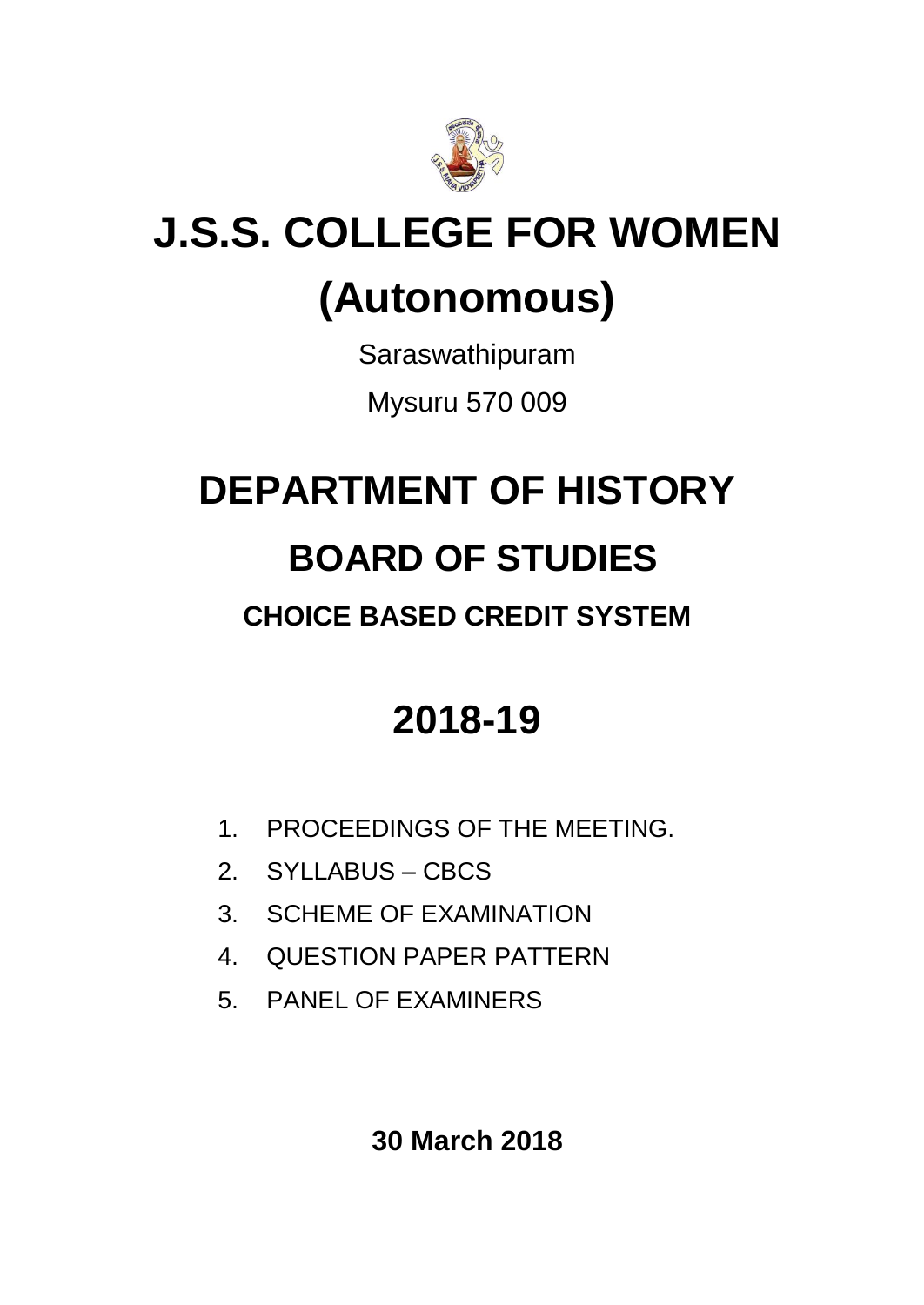#### **I SEMESTER**

## **HISTORY OF INDIA (UPTO 1206 CE) DSC I LTP = 5+1+0 = 06**

- Understands the organic link between the geographical factors in shaping history from time immemorial.
- $\triangleright$  Have a fair knowledge about the sources.
- Appreciates our ancient civilization and culture.
- $\triangleright$  Understands the historical circumstances for the rise of new religions and their influence.
- Understands the development of kingdoms and contributions of some of the ancient dynasties.
- **UNIT-I** : Geographical factors Sources Sites of Indus Civilization - Society and Polity during Vedic Culture – Rise of new religions – Jainism and Buddhism.
- **UNIT-II** : Growth of Urban Centres Trade Centres Polity during 3rd Century BCE – Emergence of Magadha Kingdom – The Mauryan Empire with special reference to Asoka – The influence of foreign invasions on society and religion.
- **UNIT-III** : The Sangam Polity with special reference to the Cholas – Karikala Chola - Development of Regional Literature with special reference to Tamil – The rise of the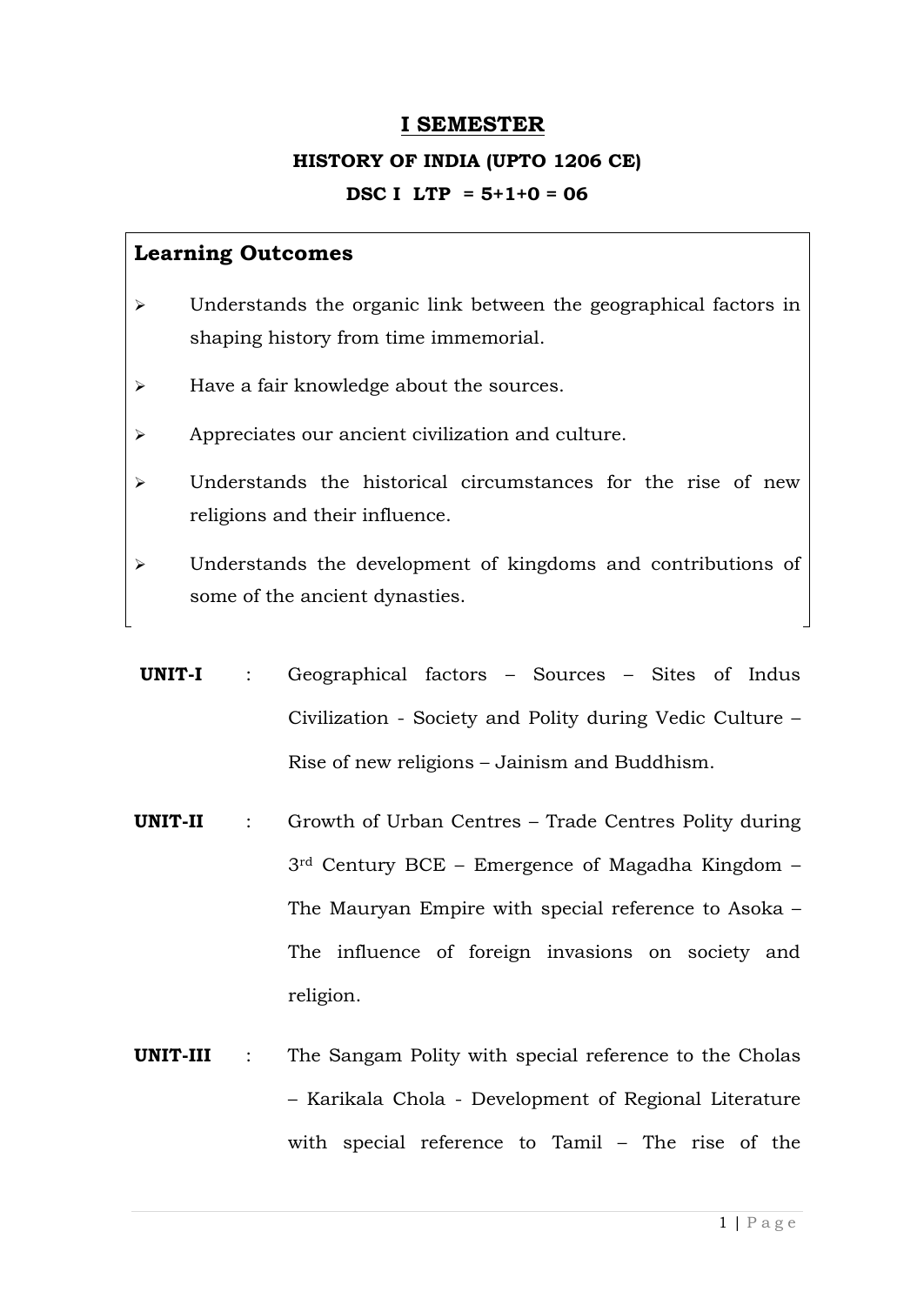Satavahanas – Their contributions - The Guptas with special reference to Samudra Gupta and Chandra Gupta II – Revivalism.

- **UNIT-IV** : Political conditions during Post Gupta period The Vardhanas – Religion – Patronage to Buddhism – Literary Development – Saskrit – Land grants – Temple Architecture.
- **UNIT-V** : The Rajputs Polity and Society Conquest of the Arabs – Coming of Turks – Ghaznis and Ghoris.

#### **Maps for Study**

- 1. Places of Asokas Major and Minor Rock Edicts.
- 2. Kushana Empire under Kanishka.
- 3. Gupta Empire under Samudra Gupta.
- 4. Vardhana Empire under Harshavardhana.
- 5. Ancient trade routes.

#### **Places of historical importance**

- 1. Purushapura 8. Mahabalipuram 15. Sannati
- 2. Madhurai 9. Kalibangan 16. Paithan
- 3. Mohenjodaro 10. Kannoj 17. Thaneshwar
- 4. Tamralipti 11. Pataliputra 18. Gaya
- 5. Harappa 12. Maski 19. Kousambi
- 6. Prayaaga 13. Lothal 20. Kapilavastu
- 7. Sanchi 14. Somanatha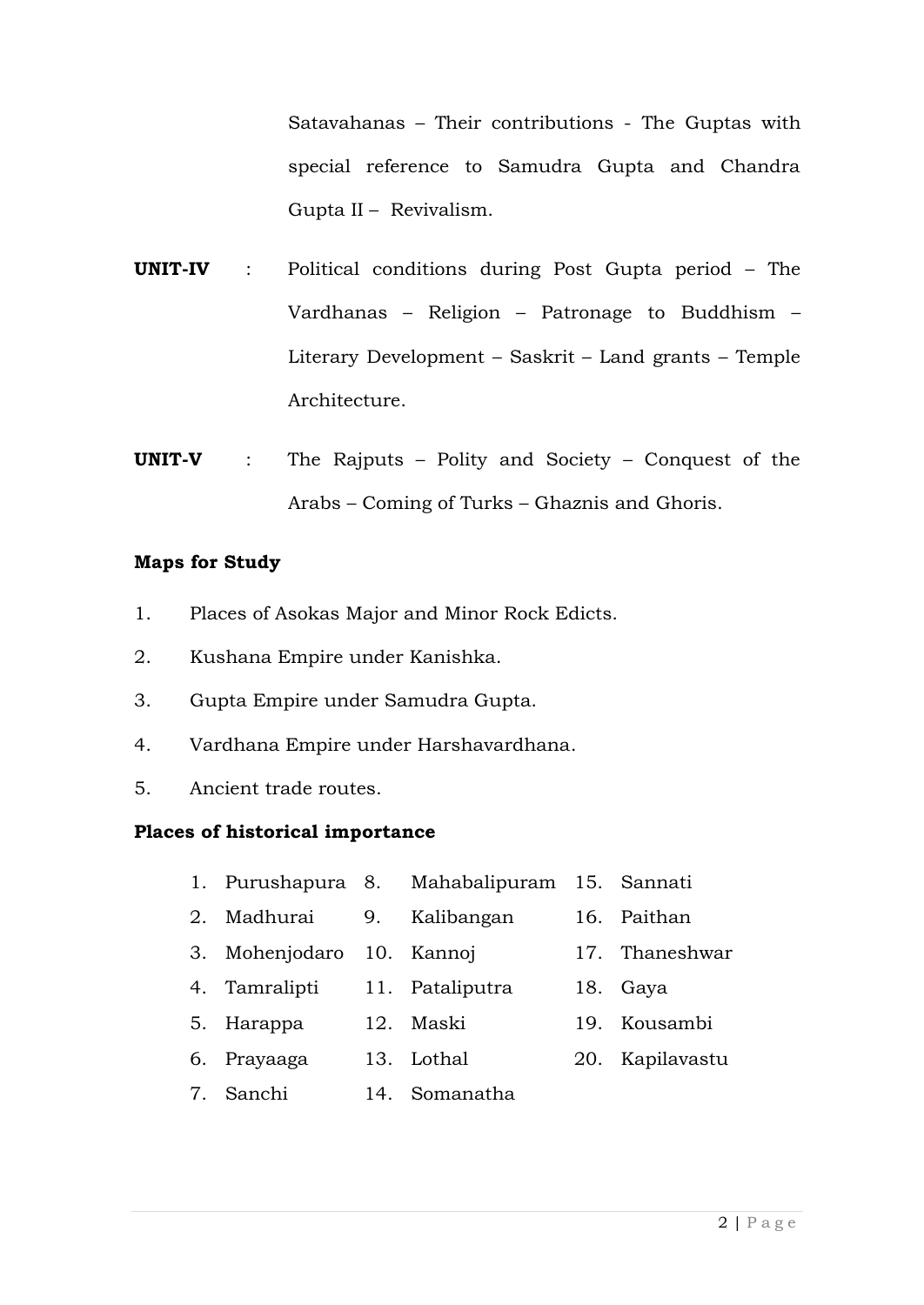### **Suggested Readings**

| Romila Thapar              |                | "History of India" Volume I                                 |  |  |  |
|----------------------------|----------------|-------------------------------------------------------------|--|--|--|
| R.C. Majumdar              |                | "Ancient History of India"                                  |  |  |  |
| D.N. Jha                   |                | "Ancient India; An Introductory Outline"                    |  |  |  |
| R.S. Sharma                |                | "Indian Feudalism"                                          |  |  |  |
| K.A. Nilakanta Sastri      | $\sim$ $-$     | "History of South India"                                    |  |  |  |
| R.S. Sharma                |                | "Material Culture and Social Formation In<br>Ancient India" |  |  |  |
| A.L. Basham                |                | "The Wonder That Was India" Volume I                        |  |  |  |
| Kesavan Veluthat           | $\blacksquare$ | "Early Medieval in South India"                             |  |  |  |
| A.S. Altekar               |                | "State and Government in Ancient India"                     |  |  |  |
| B.N. Lunia                 |                | "Evolution of Indian Culture"                               |  |  |  |
| <b>Books for Reference</b> |                |                                                             |  |  |  |
| Romila Thapar              |                | "Asoka and the Decline of the Mauryan<br>Empire".           |  |  |  |
| Allachin. B.               |                | "The Rise and Fall of Indian Civilization"                  |  |  |  |
| M. Wheeler                 |                | "The Indus Civilization"                                    |  |  |  |
| D.D. Kosambi               |                | An introduction to the Study of Indian<br>History"          |  |  |  |
| Romila Thapar              |                | "Early India; From the Origins to 1300"                     |  |  |  |
| <b>SAA Rizvi</b>           |                | "The Wonder That Was India" (Volume II).                    |  |  |  |
| R.S. Sharma                |                | "Ancient India"                                             |  |  |  |
| R.C. Majumdar<br>(Gen.Ed.) |                | "History and Culture of Indian People"<br>Volumes I and II. |  |  |  |
|                            |                | R.C. Majumdar et al - "Advanced History of India"           |  |  |  |
| K.M. Panikkar              |                | "A Survey of Indian History".                               |  |  |  |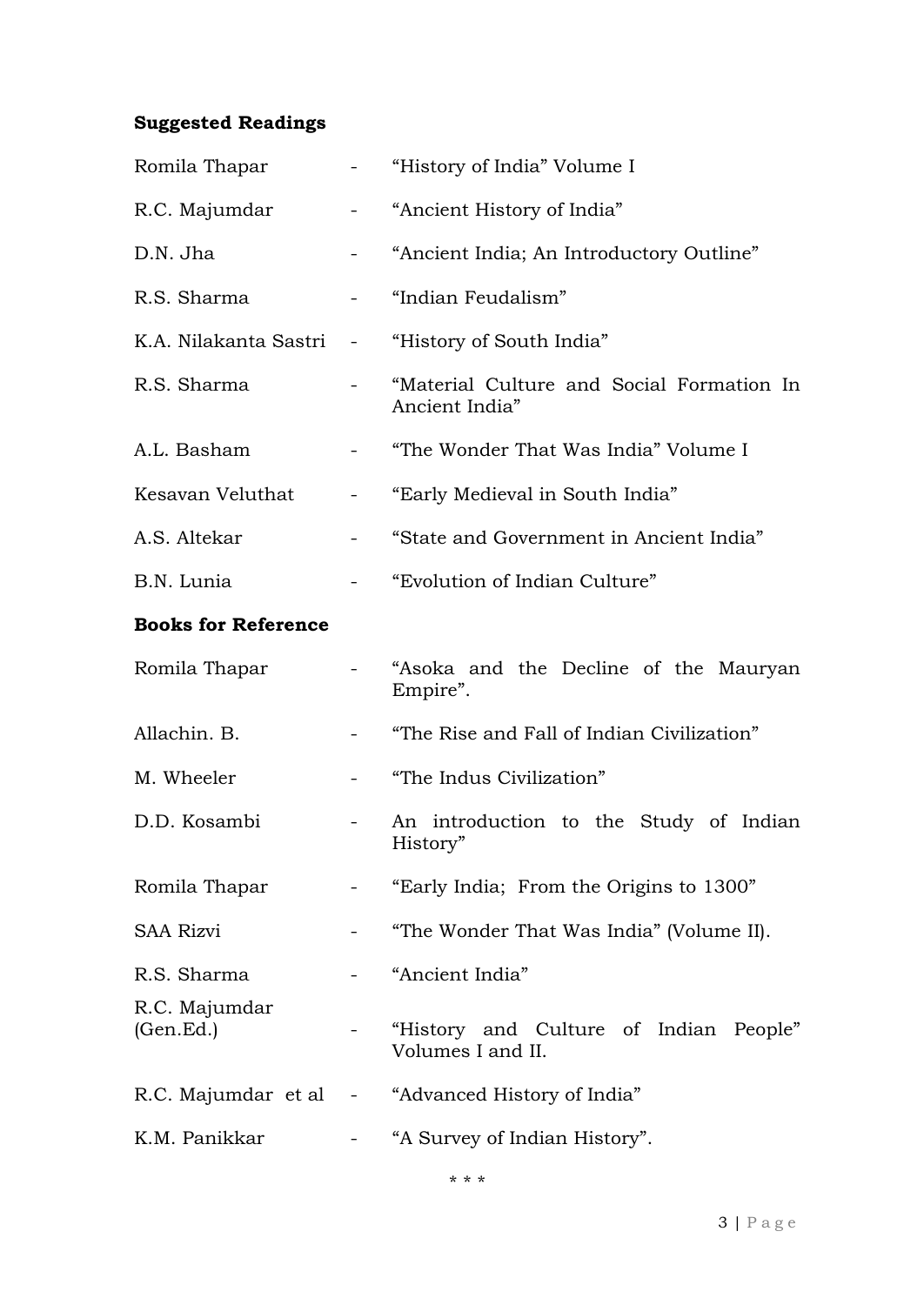#### **II SEMESTER**

## **SOCIO-POLITICAL HISTORY OF INDIA (FROM 1206 TO 1716 CE) DSC II LTP = 5+1+0 = 06**

- $\triangleright$  Understands the influence of Islam on India and thereby its effects on Indian Society.
- $\triangleright$  Appreciates the transitional phase and synchronization of different cultural ethos and the Society.
- Appreciates the style of art, architecture and paintings.
- Understand the historical reasons for the opening of India to European Mercantile Companies.
- $\triangleright$  Studies the influences of regional languages.
- **UNIT-I** : Delhi Sultanates Aibak Iltutmish Razia Sultana Balban - Khaljis and Tughluks - Sayyids and Lodis.
- **UNIT-II** : Development of Society Social Classes Language and Literature - Art and Architecture –Religion - Bhakti and Sufi Movements.
- **UNIT-III** : Mughals Babur Sur Dynasty Akbar Consolidation of Mughal Empire - Downfall of the Mughals - Shahjahan and Aurangzeb.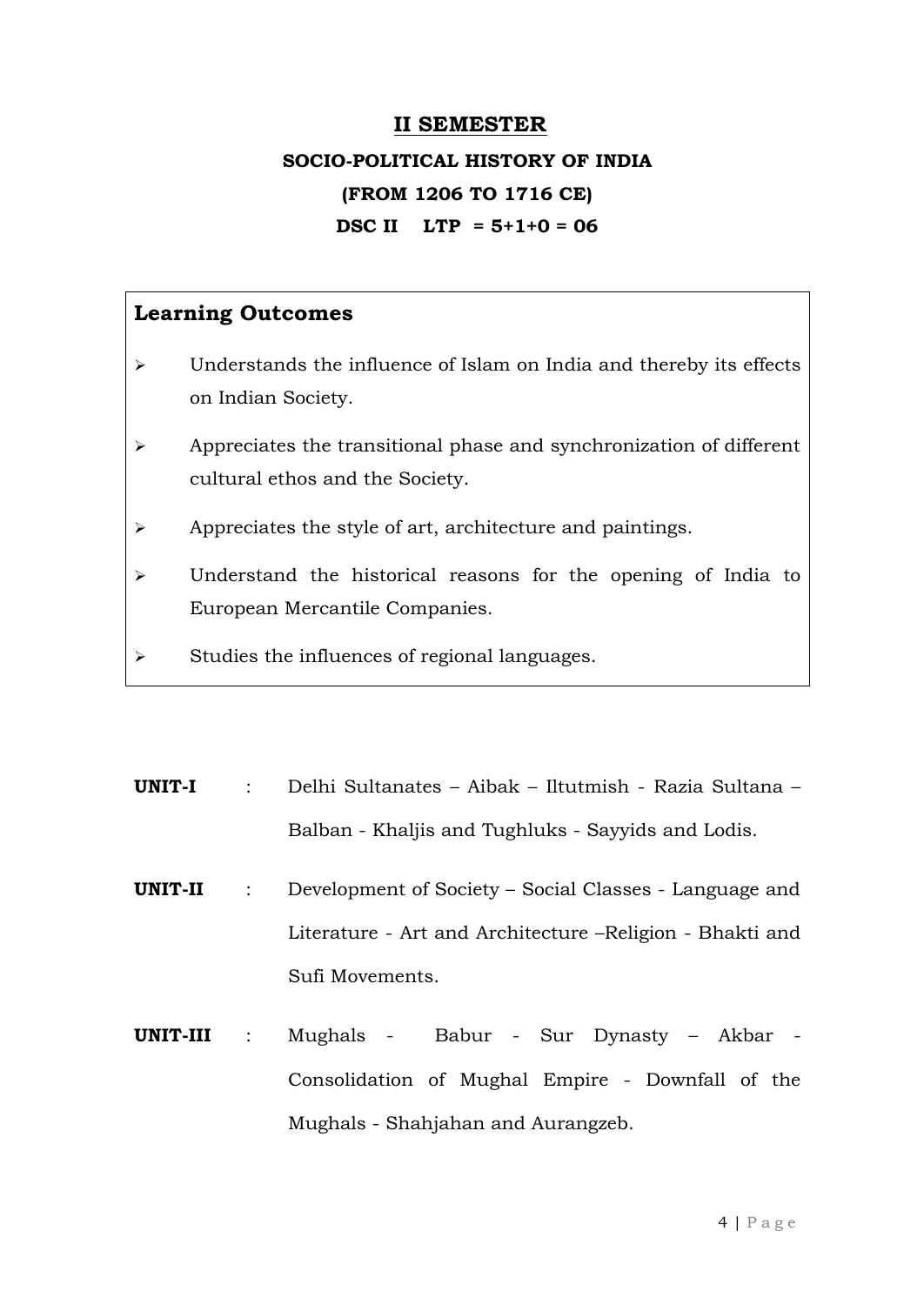- **UNIT-IV** : The contributions of the Mughals Administration Fine Arts – Literature – Art and Architecture - Science and Technology.
- **UNIT-V** : Coming of the European Mercantile Companies The Marathas, Shivaji and The Peshwas - Third Battle of Panipat.

#### **Maps for Study**

- 1. Extent of Khalji Empire under Alla-ud-din Khalji.
- 2. Extent of Tughluk Empire under Muhammad bin Tughluk.
- 3. Extent of Mughal Empire under Akbar.
- 4. Trade Centres of European Mercantile Companies.
- 5. Extent of Kingdom of Shivaji

#### **Places of historical importance**

| 1. | Hissar                      | 8.  | Devagiri                       |     | 15. Calcutta    |
|----|-----------------------------|-----|--------------------------------|-----|-----------------|
| 2. | Ajmer                       | 9.  | Raigadh                        |     | 16. Burhanpur   |
|    | 3. Lahore                   |     | 10. Bombay                     |     | 17. Bhopal      |
| 4. | Sasaram                     |     | 11. Surat                      |     | 18. Pondicherry |
|    | 5. Shahajanabad 12. Calicut |     |                                | 19. | Chandranagore   |
| 6. | Gwalior                     | 13. | Machalipattanam 20. Tranquebar |     |                 |
|    | 7. Ahmednagar               |     | 14. Cochin                     |     |                 |
|    |                             |     |                                |     |                 |

#### **Suggested Readings**

| <b>SAA Rizvi</b>                                               | "The Wonder That Was India" Volume II. |
|----------------------------------------------------------------|----------------------------------------|
| Hermann Kulke and<br>Dictmar Rothermund - "A History of India" |                                        |
| Burton Stein                                                   | - "A History of India"                 |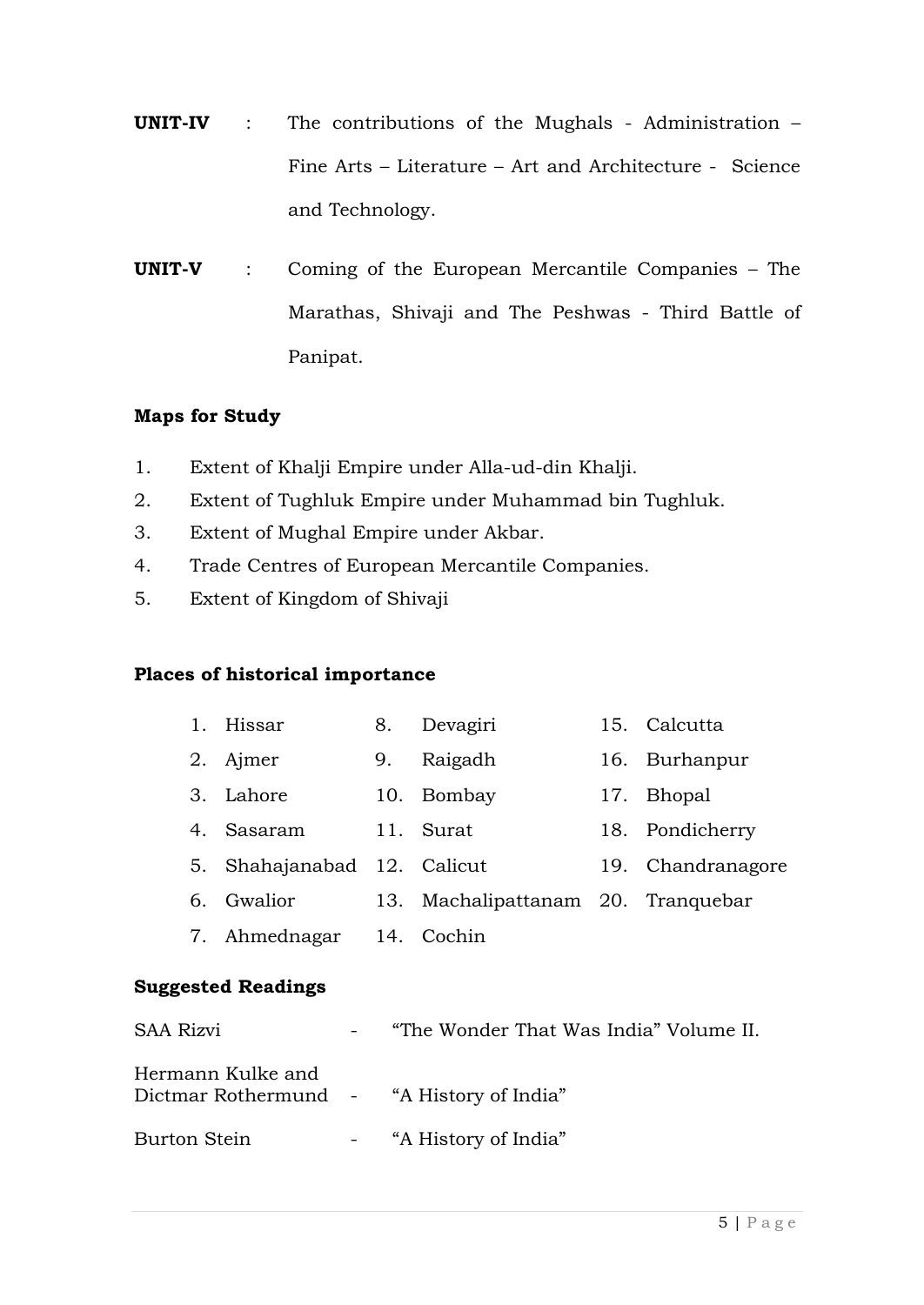| H.C. Ray          | - "Social, Cultural and Economic History of                     |  |  |  |  |
|-------------------|-----------------------------------------------------------------|--|--|--|--|
|                   | India: Medieval Age"                                            |  |  |  |  |
| Tara Chand        | - "Influence of Islam on Indian Culture"                        |  |  |  |  |
| Irfan Habib (Ed)  | - "Medieal India I; Researches in the History                   |  |  |  |  |
|                   | of India 1200-1750"                                             |  |  |  |  |
|                   | R.C. Majumdar (Ed) - "History and Culture of the Indian People; |  |  |  |  |
|                   | Volume 5, The Struggle for Empire"                              |  |  |  |  |
| Sathish Chandra   | - "Parties and Politics at the Mughal Court"                    |  |  |  |  |
| R.C. Majmdar (Ed) | - "The Delhi Sultanate, the History and                         |  |  |  |  |
|                   | Culture of Indian People" Volume 6.                             |  |  |  |  |
| K.L. Khurana      | "The Mughal Empire 1526-1858 AD"                                |  |  |  |  |

#### **Books for Reference**

| M. Habib and<br>K.A. Nizami (Ed) |                                                                                     | - "The Delhi Sultanate" Volume 5.          |  |  |  |  |  |
|----------------------------------|-------------------------------------------------------------------------------------|--------------------------------------------|--|--|--|--|--|
|                                  |                                                                                     | A Comprehensive History of India           |  |  |  |  |  |
| M. Habib                         |                                                                                     | - "Politics and Society during the Early   |  |  |  |  |  |
|                                  |                                                                                     | Medieval Period"                           |  |  |  |  |  |
| K.A. Nizami                      |                                                                                     | "Some Aspects of Religion and Politics in  |  |  |  |  |  |
|                                  |                                                                                     | India During the Thirteenth Century"       |  |  |  |  |  |
| Irfan Habib                      |                                                                                     | - "The Agrarian System of Mughal India,    |  |  |  |  |  |
|                                  |                                                                                     | 1556-1707"                                 |  |  |  |  |  |
| M. Athar Ali                     | $\frac{1}{2} \left( \frac{1}{2} \right)$ , $\frac{1}{2} \left( \frac{1}{2} \right)$ | "The Apparatus of the Mughal Empire"       |  |  |  |  |  |
| J.L. Mehta                       |                                                                                     | "Advanced Study in the History of Medieval |  |  |  |  |  |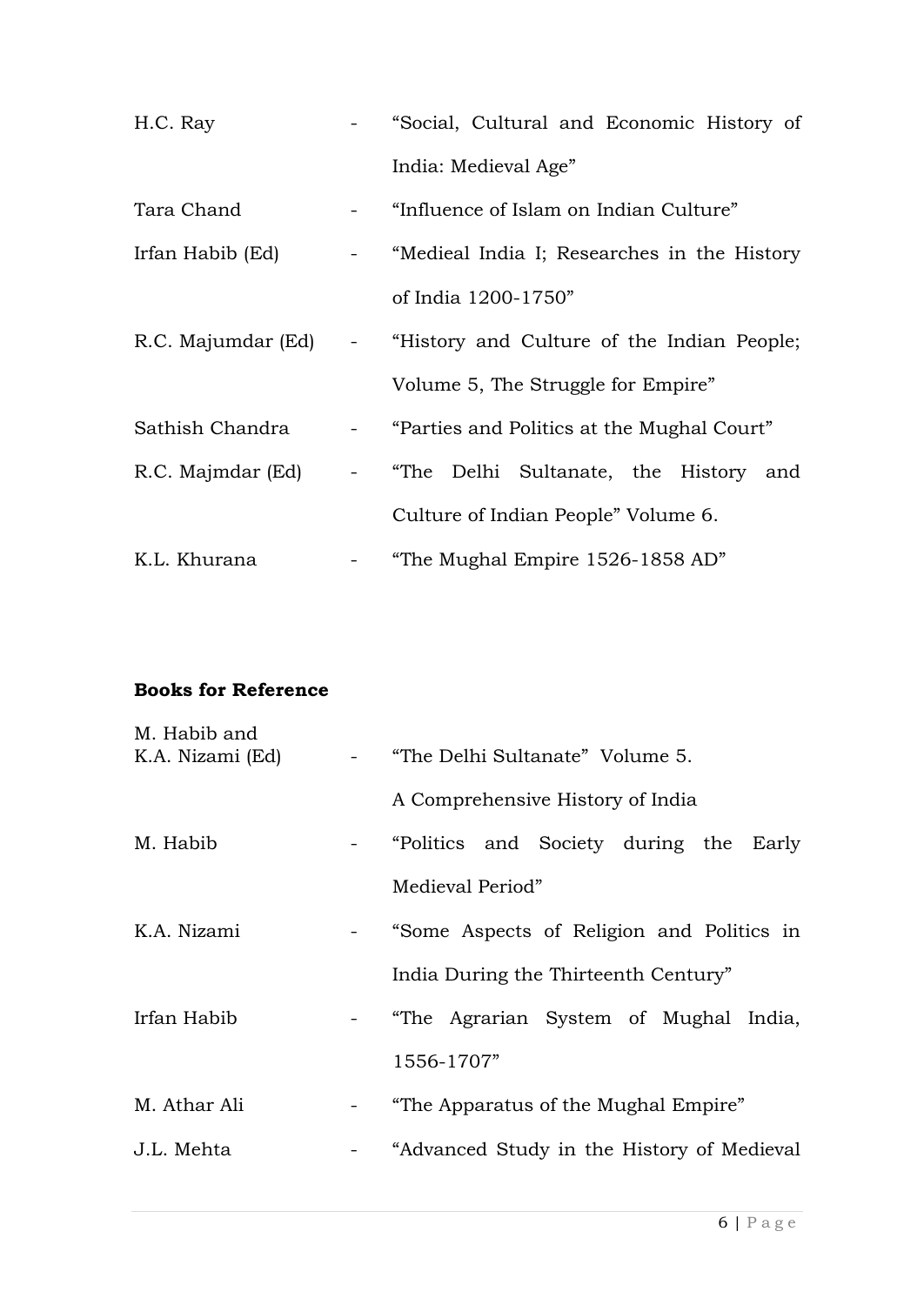India"

| Jadunath Sarkar                         | - "History of Aurangzeb"                                                |
|-----------------------------------------|-------------------------------------------------------------------------|
| P.N. Chopra                             | - "Some Aspects of Social Life During the                               |
|                                         | Mughal Age (1526-1707)"                                                 |
| W.H. Moreland                           | - "From Akbar to Aurangzeb; A Study in                                  |
|                                         | Indian Economic History"                                                |
| T. Raychaudhari and<br>Irfan Habib (Ed) | - "The Cambridge Economic History of India<br>$(1200-1750)$ " Volume I. |
|                                         | * * *                                                                   |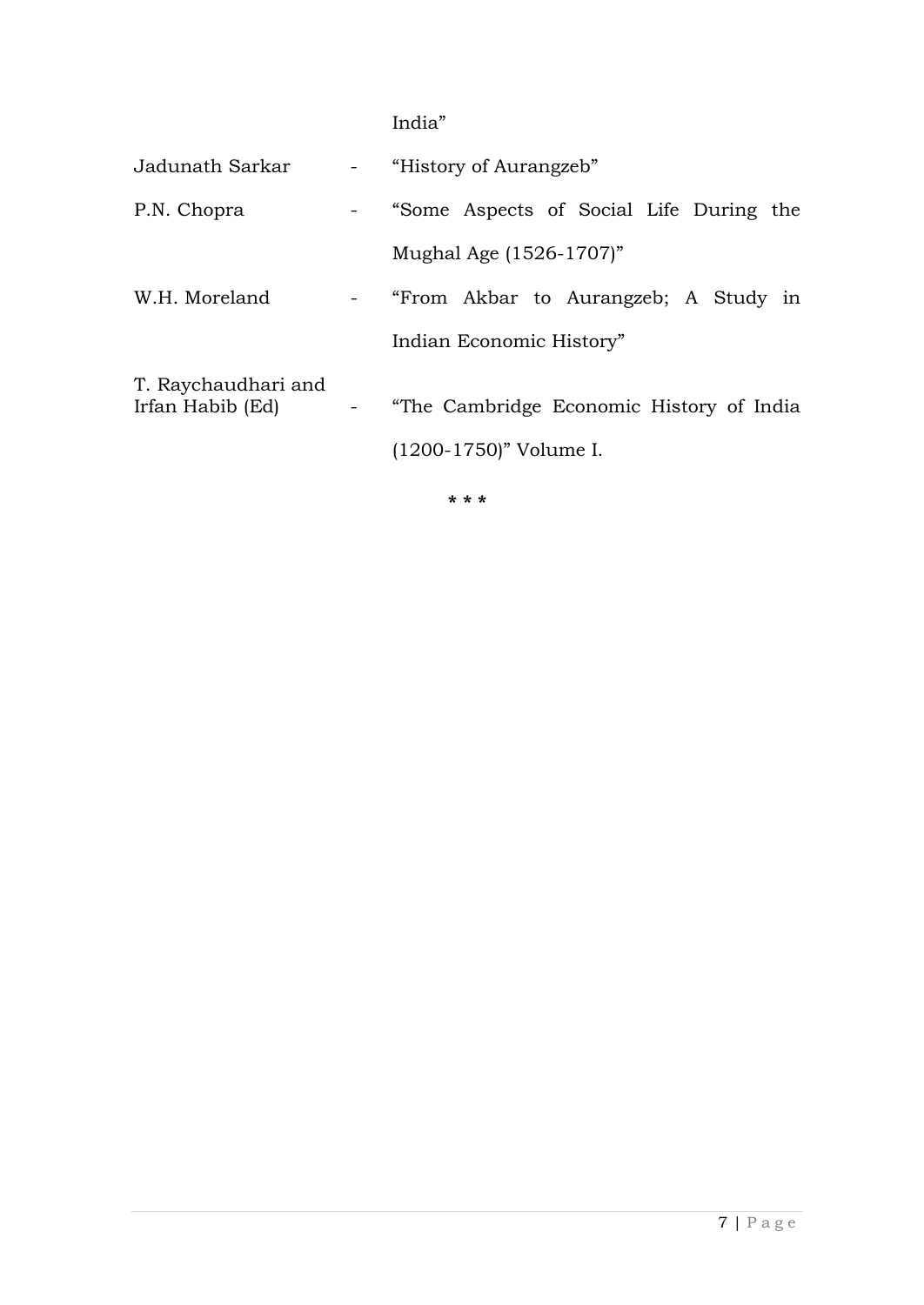#### **III SEMESTER**

## **POLITICAL HISTORY OF KARNATAKA (FROM 3 BCE TO 1565 AD) DSC III LTP = 5+1+0 = 06**

- $\triangleright$  Understands the continuity in political developments and political strategies.
- $\triangleright$  Studies the importance of regional kingdoms.
- Understands the rise of new dynasties in the context of era of political supremacy.
- $\triangleright$  Studies the foundation of dynasties and their struggle to establish political hegemony.
- Appreciates the confluence of diverse cultural elements.
- **UNIT-I** : Background The Kadambas with special reference to Kakustha Varma - The Gangas with special reference to Durvinitha.
- **UNIT-II** : The struggle for political supremacy, Chalukyas of Badami and the Rashtrakootas.
- **UNIT-III** : The Chalukyas of Kalyani The Hoysalas The Yadavas of Devagiri – The Seuanas.
- **UNIT-IV** : The Vijayanagara Empire Dynasties Krishnadevaraya – The Battle of Talikota.
- **UNIT-V** : Bahamanis and the Adil Shahis.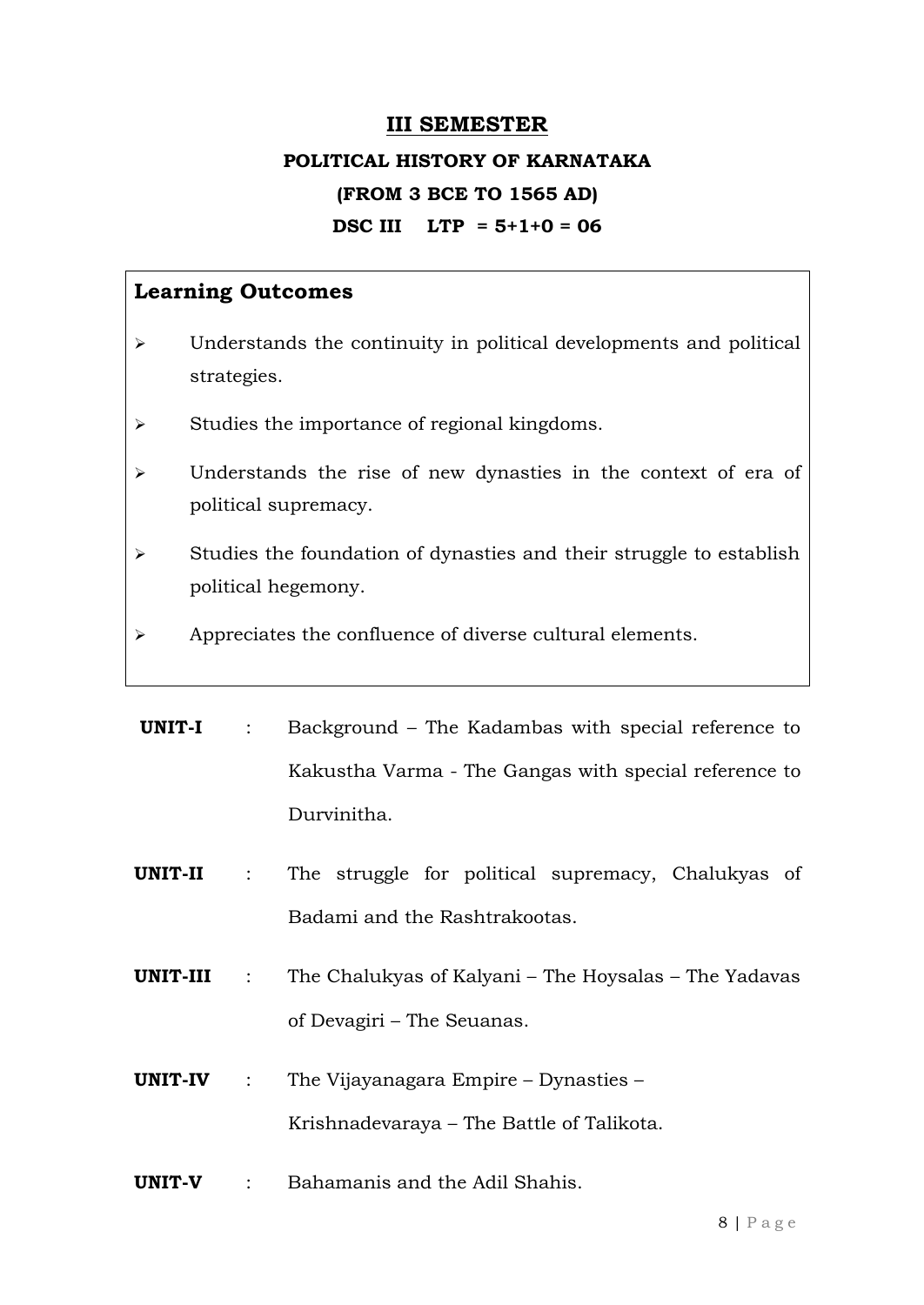#### **Maps for Study**

- 1. Extent of the Kadambas of Banavasi at its Zenith.
- 2. Kingdom of Chalukyas of Badami under Pulikeshi II.
- 3. Kingdom of Hoysalas during Vishnuvardhana.
- 4. Extent of Vijayanagar under Krishnadevaraya
- 5. Extent of Bijapur during Ibrahim Adil Shah.

#### **Places of historical importance**

|    | 1. Banavasi 8. Mangaluru  |    |                                   | 15. Honnavara |
|----|---------------------------|----|-----------------------------------|---------------|
| 2. | Halebid                   | 9. | Badami                            | 16. Talikote  |
|    | 3. Hampi                  |    | 10. Kalyana                       | 17. Talakad   |
|    | 4. Bijapur                |    | 11. Shravanabelagola 18. Kuvalala |               |
|    | 5. Bidar                  |    | 12. Rayachuru                     | 19. Kampili   |
|    | 6. Talagunda 13. Gulbarga |    |                                   | 20. Bankapura |
|    | 7. Barkuru 14. Belagavi   |    |                                   |               |

#### **Suggested Readings**

| K.R. Basavaraja                    | "History and Culture of Karnataka" |
|------------------------------------|------------------------------------|
| M.V. Krishna Rao<br>$\blacksquare$ | "Glimpses of Karnataka"            |
| R.S. Mugali                        | "The Heritage of Karnataka"        |
| P.B. Desai                         | "A History of Karnataka"           |
| G.S. Dikshit et al.                | "Sri Krishnadevaraya – Jeevana,    |
|                                    | Saddhanegalu"                      |
| Burton Stein                       | "Vijayanagara"                     |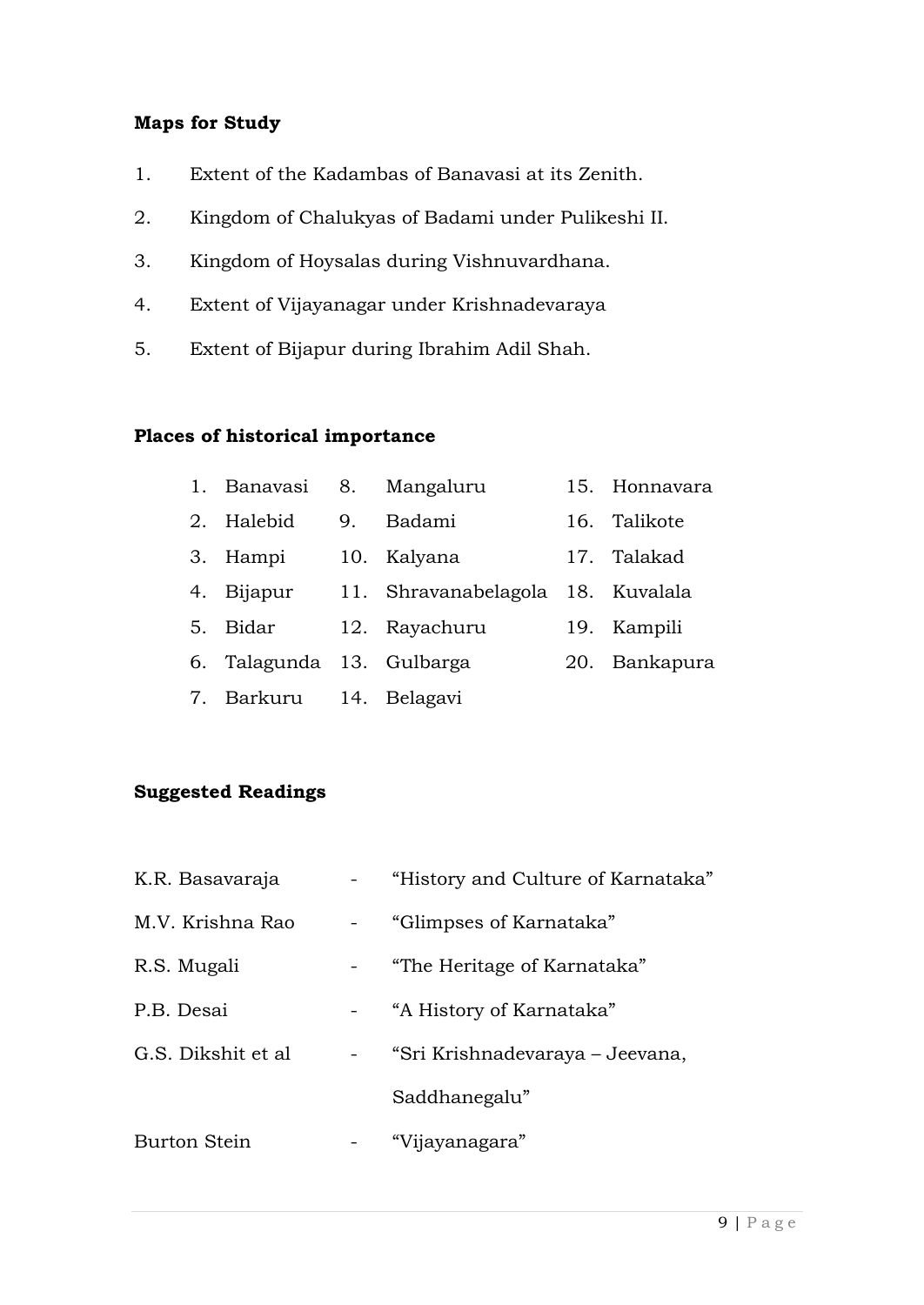| K.G. Bhatsoori (Ed)    | $\frac{1}{2}$ and $\frac{1}{2}$ | "Karnataka Shasana Samshodane"                         |
|------------------------|---------------------------------|--------------------------------------------------------|
| B. Sheik Ali           | $\sim 100$                      | "The Gangas of Talakad"                                |
| H.V. Shrinivasa Murthy |                                 | And R. Ramakrishnan - "A Concise History of Karnataka" |
|                        |                                 | Suryanath U. Kamath - "A History of Karnataka"         |

#### **Books for Reference**

| Baraguru<br>Ramachandrappa - "Karnataka Sangati" |                                                                      |
|--------------------------------------------------|----------------------------------------------------------------------|
|                                                  | A. Sundara (Ed) - "Karnataka Charitre" Volume I                      |
|                                                  | B. Surendra Rao (Ed.) - "Karnataka Charitre" Volume II               |
|                                                  | B. Sheik Ali (Ed.) - "Karnataka Samagra Charitre" Volume IV.         |
| Burton Stein - "Vijayanagara"                    |                                                                      |
|                                                  | H.K. Sherwani - "The Bahamani's of the Deccan"                       |
|                                                  | Sadananda Kanavalli (Tr.) - "Maretu Hoda Samrajya"                   |
| Robert Sewell - "A Forgotten Empire"             |                                                                      |
|                                                  | B. Vivek Rai (Ed.) - "Pravasi Kanda Vijayanagara"                    |
|                                                  | A.L. Dallapiccola (Ed.) - "Vijayanagara – City and Empire" Volume I. |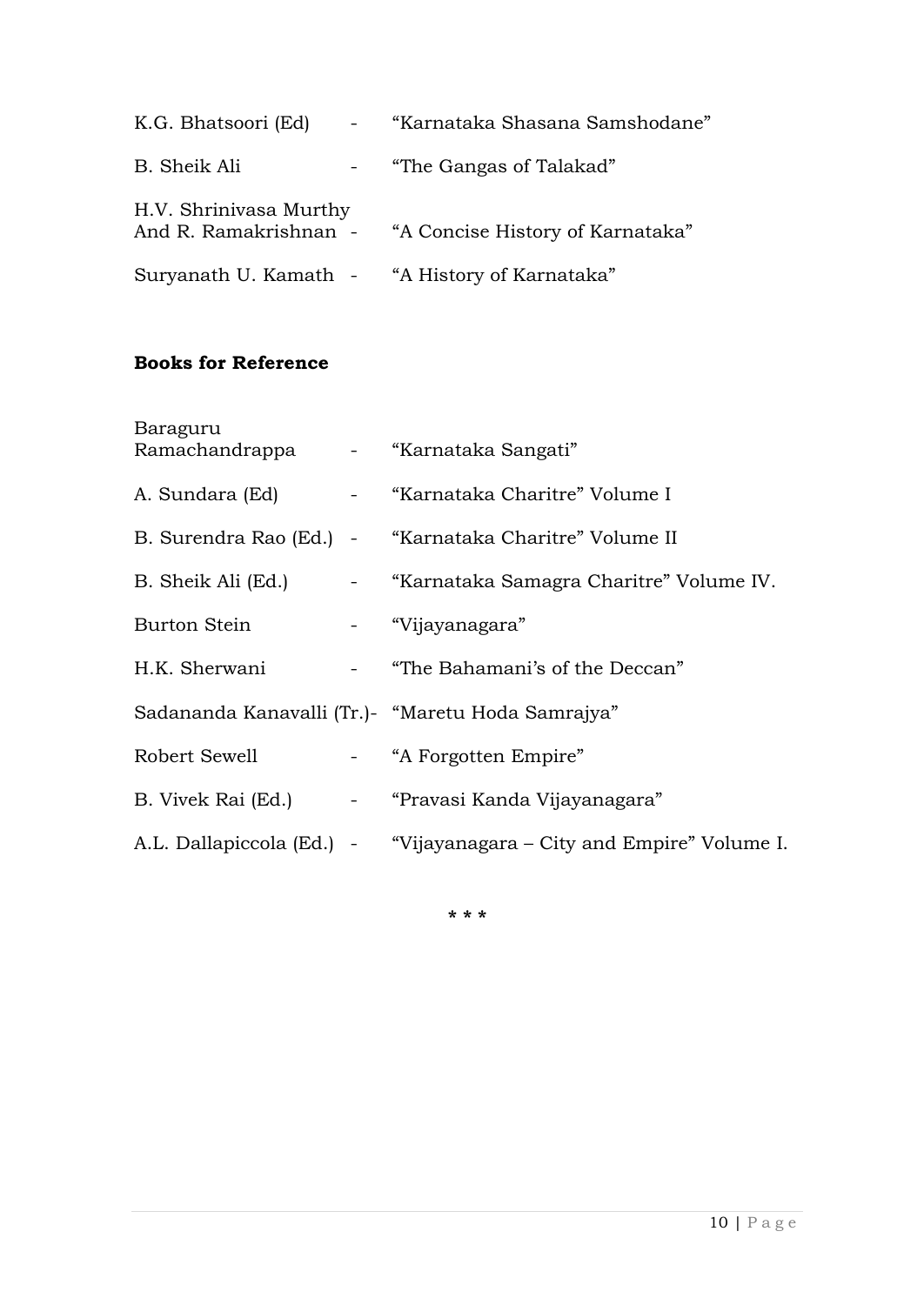#### **IV SEMESTER**

## **SOCIO-CULTURAL HISTORY OF KARNATAKA (FROM 3 BCE TO 1565 AD) DSC IV LTP = 5+1+0 = 06**

- $\triangleright$  Studies the evolution of Kannada language and script and later its transformation.
- Understands the influence of contemporary conditions on society.
- Make a note of influence of religion and society on socio-cultural life of the time.
- $\triangleright$  Studies literature and its development during different ruling dynasties and their contributions.
- Understands the concepts of Bhakti and protest as transitionary changes.
- **UNIT-I** : Evolution of Kannada Language and Script Land Grants of the Kadambas – Emergence of Agraharas – Expansion of Agriculture.
- **UNIT-II** : Social conditions Process of Aryanisation Caste structure – Religion - Traditions and Rituals – Conditions of Women.
- **UNIT-III** : Trade and Commerce Economy and Guilds Trade Centres and Routes – Overseas Trade – Coinage – Feudalism.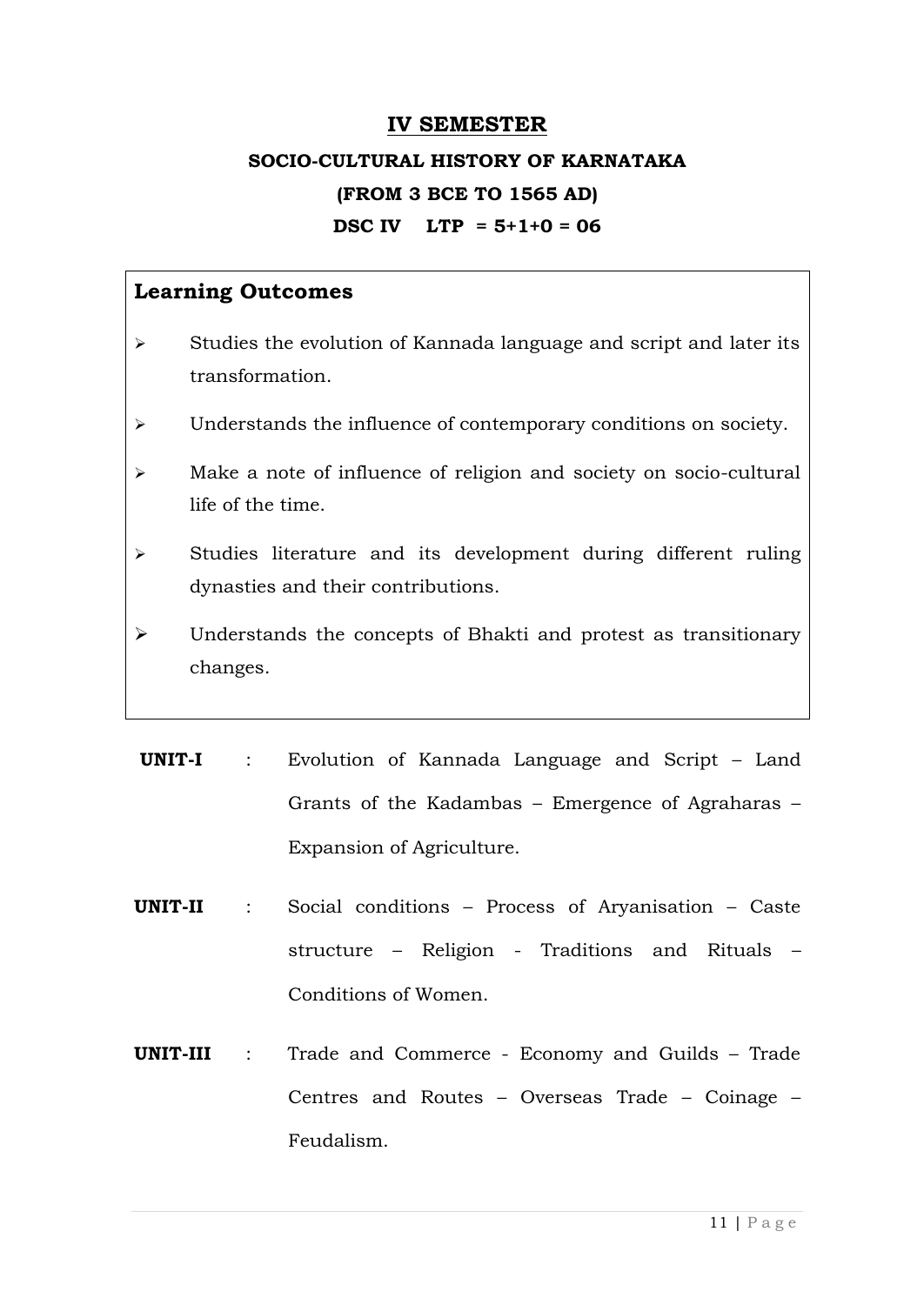- **UNIT-IV** : Literary development Sanskrit Dravidian languages – Kannada, Tamil and Telugu - Phases of Architectural development - Kadambas to Vijayanagara.
- **UNIT-V** : Bhakti tradition Shankara Ramanuja Madhwacharya; Vachana Movement and Anubhava Mantapa - Haridasa Movement - Sufism in Karnataka.

**Maps for Study** (Location of any 5).

- 1. Temple towns of the Chalukyas of Badami
- 2. Location of temples built during the time of the Hoysalas.
- 3. Trade Centres of Vijayanagar.
- 4. Guilds during Medieval Karnataka.
- 5. Inland trade routes during Vijayanagara.

#### **Places of historical importance**

|         | 1. Halmidi                     | 8.  | Bagewadi     | 15. Karwar      |
|---------|--------------------------------|-----|--------------|-----------------|
| 2.      | Talagunda                      | 9.  | Koppala      | 16. Pajaka      |
| $3_{-}$ | Belur                          | 10. | Melukote     | 17. Moodubidre  |
|         | 4. Harihara                    |     | 11. Sringeri | 18. Arasikere   |
|         | 5. Somanathapura 12. Rakkasagi |     | – Tangadagi  | 19. Nagamangala |
|         | 6. Udupi                       | 13. | Bagalakote   | 20. Balligavi   |
|         | 7. Udutadi                     | 14. | Dharwar      |                 |

#### **Suggested Readings**

| Burton Stein     | "Vijayanagara"                     |
|------------------|------------------------------------|
| K.R. Basavaraja  | "History and Culture of Karnataka" |
| M.V. Krishna Rao | "Glimpses of Karnataka"            |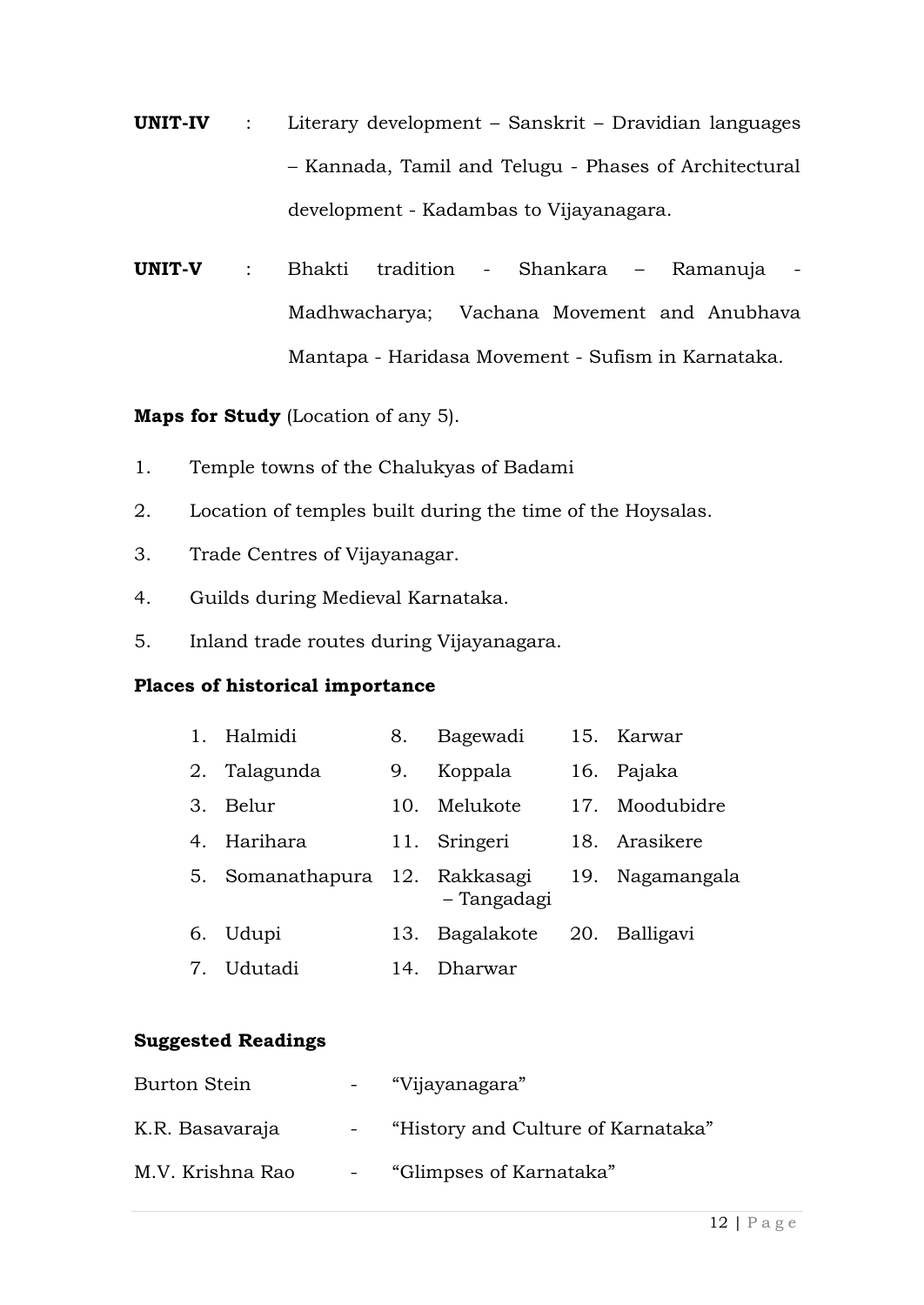|                            |                                   | M. Chidananda Murthy- "Kannada Shasanagala Samskrutika      |
|----------------------------|-----------------------------------|-------------------------------------------------------------|
|                            |                                   | Adhyayana"                                                  |
| M.M. Kalaburgi             |                                   | "Samadhi-Balidana - Viramarana"                             |
| R. Sheshasastri            |                                   | "Karnatakada Viragallugalu"                                 |
| B.R. Hiremath              |                                   | "Karnataka Shasanagalalli Vartakaru"                        |
| R.R. Diwakar               |                                   | "Karnataka Through the Ages"                                |
| S. Rajashekara             | $\frac{1}{2}$ and $\frac{1}{2}$ . | "Karnataka Architecture"                                    |
| Rahamat Tarikere           |                                   | - "Karnatakada Sufigalu"                                    |
| <b>Books for Reference</b> |                                   |                                                             |
| S. Settar                  |                                   | "Halagannada; Bhashe, Bhasha Vikasa,<br>Bhasha Bandhavya"   |
|                            |                                   | K. Satyanarayana (Ed) - "History of the Wodeyars of Mysore" |
| A. Appadorai               |                                   | "Economic Conditions in Southern India                      |
|                            |                                   | $(AD.1000-1500) - 2$ volumes.                               |
| T.V. Mahalingam            |                                   | "Administration and Social Life<br>Under                    |
|                            |                                   | Vijayanagara"                                               |
| T.V. Mahalingam            |                                   | - "Economic Life in the Vijayanagara Empire"                |
|                            |                                   | K.A. Nilakanta Sastri - "A History of South India"          |
| D.A. Prasanna (Ed.)        |                                   | "Mysore History before 1800 CE"                             |
| G. Yazdani                 |                                   | "History of the Deccan"                                     |
| S. Settar                  |                                   | "Halagannada - Lipi, Lipikara, Lipi                         |
|                            |                                   | Vyavasaya"                                                  |
| K.M. Gupta                 |                                   | "Land System in South India; 800 – 1200                     |
|                            |                                   | $A.D.$ "                                                    |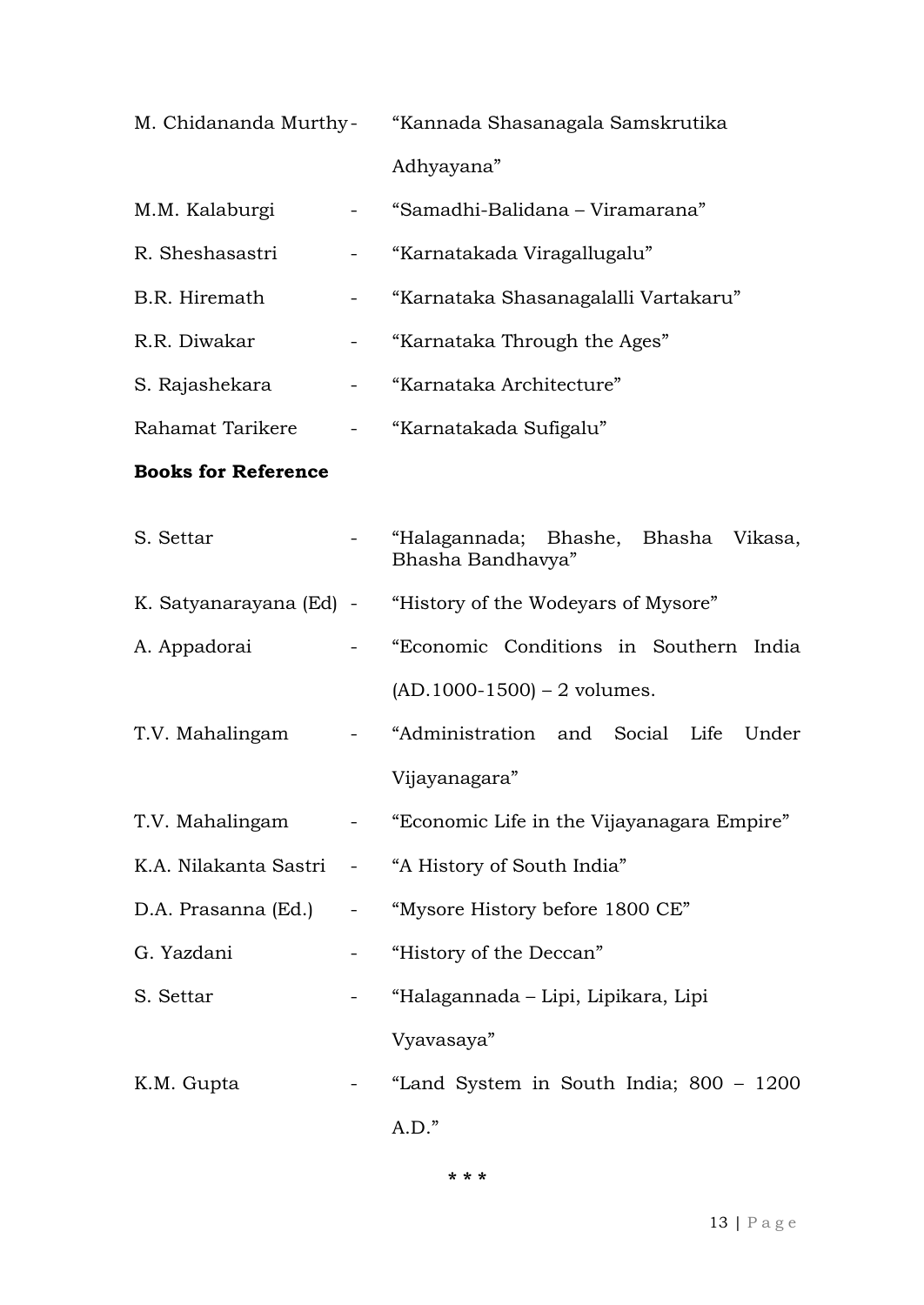#### **V SEMESTER**

## **INDIAN NATIONAL MOVEMENT (1885 – 1947)**

#### **COMPULSORY**

#### **DSC V LTP = 5+1+0 = 06**

- Judge the historical writings and identifies their importance to understand struggle for freedom.
- Understands the concepts Nation, Nationality and Nationalism.
- $\triangleright$  Studies the growth of nationalism, and its regional varieties.
- Understand different phases of nationalism as a fight against colonialism.
- $\triangleright$  Studies the growth of communalism and its impact on Independence Movement and Partition.
- **UNIT-I** : Historiography Writings of Anil Seal, Tarachand, Bipan Chandra, Sumit Sarkar and Ranajit Guha – Factors responsible for the growth of nationalism – Indian National Congress – Early Nationalism – Moderates.
- **UNIT-II** : Rise of extreme nationalism Leaders Partition of Bengal – Swadeshi Movement – Home Rule Movement – Political Concessions – Acts 1909 and 1919.
- **UNIT-III** : Revolutionary nationalism Early phas Ghadar Later phase – Bhagat Singh, Chandrashekar Azad,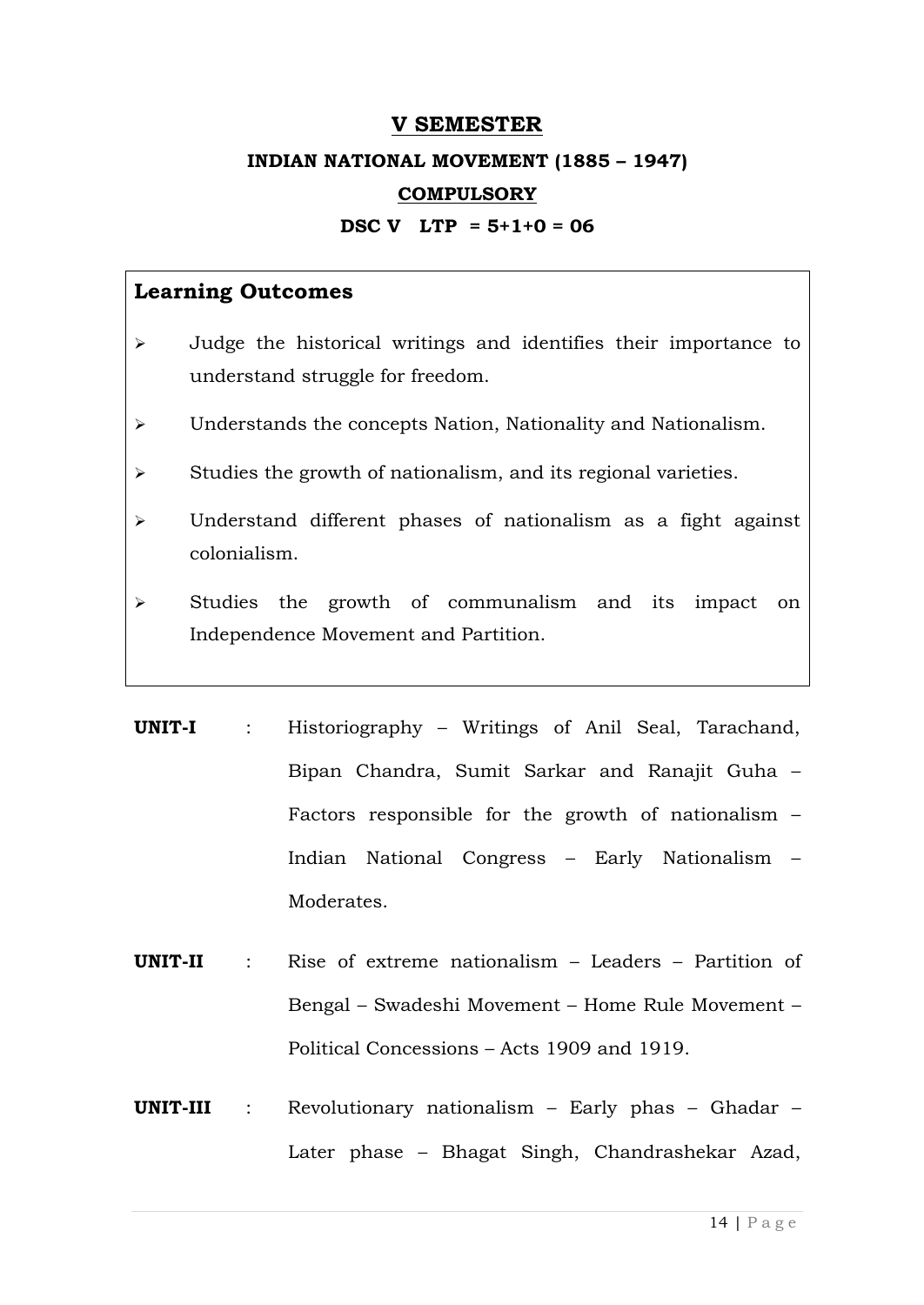Sukhdev and Raja Guru – Hindustan Socialist Republican Association.

- **UNIT-IV** : Era of Gandhi Ideology; the Concepts of Satyagraha and Non-violence; Constructive Programmes – Noncooperation and Civil disobedience Movements – Gandhi and Dr.B.R.Ambedkar – Government of India Act, 1935.
- **UNIT-V** : Subhash Chandra Bose- Haripura Congress Session Quit India Movement – Rise of Communal Politics – Partition and Independence.

#### **Maps for Study**

- 1. Extent of Partitioned Bengal, 1905.
- 2. Places of Non-cooperation Movement.
- 3. Places of Civil-Disobedience movement.
- 4. Places of Quit-India Movement.
- 5. India after Partition, 1947.

#### **Places of historical importance**

- 1. Bombay 8. Dandi 15. Tripuri
- 2. Delhi 9. Poona 16. Midnapore
- 3. Calcutta 10. Haripura 17. Dacca
- 4. Madras 11. Nagpur 18. Karachi
- 5. Surat 12. Satara 19. Lahore
- 6. Lucknow 13. Wardha 20. Patna
- 7. Ahmedabad 14. Kakinada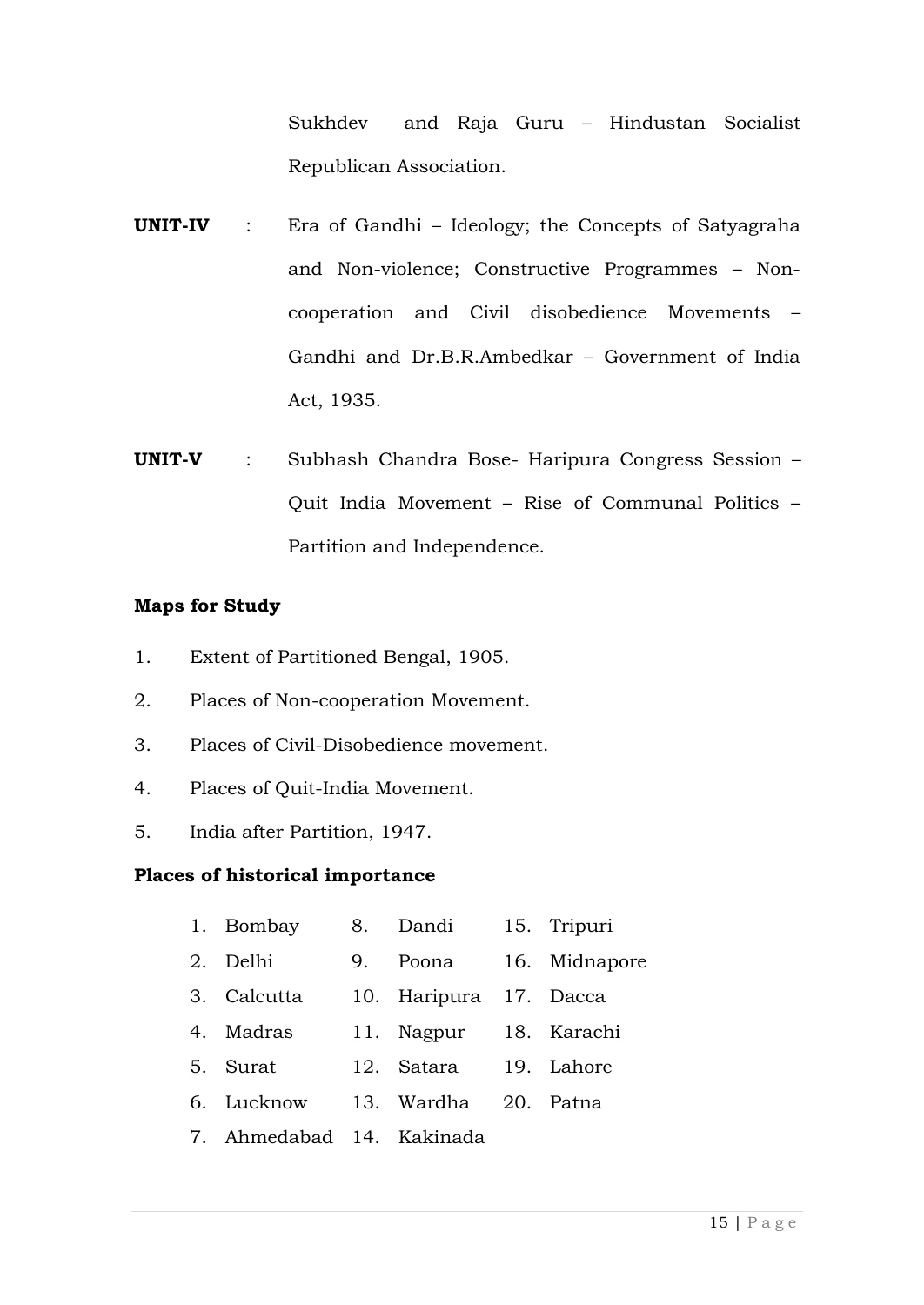#### **Suggested Readings**

| Bipan Chandra et al - "Freedom Struggle" |                                                                                     |                                                            |
|------------------------------------------|-------------------------------------------------------------------------------------|------------------------------------------------------------|
| Bipan Chandra                            |                                                                                     | - "Communalism in Modern India"                            |
|                                          |                                                                                     | B.N. Pande (Ed.) - "A Centenary History of Indian National |
|                                          |                                                                                     | Congress", Volumes 1 and 2.                                |
| S.R. Mehrotra                            |                                                                                     | "Emergence of Indian National Congress"                    |
| Sumit Sarkar                             | $\frac{1}{2} \left( \frac{1}{2} \right)$ , $\frac{1}{2} \left( \frac{1}{2} \right)$ | "Modern India 1885-1947"                                   |
| Sumit Sarkar                             |                                                                                     | - "The Swadeshi Movement in Bengal 1903-                   |
|                                          |                                                                                     | 1908"                                                      |
| B.R. Nanda                               |                                                                                     | "Mahatma Gandhi; A Biography"                              |
| Bipan Chandra                            |                                                                                     | - "Nationalism and Colonialism in Modern                   |
|                                          |                                                                                     | India"                                                     |
| Anil Seal                                |                                                                                     | - "The Emergence of Indian Nationalism"                    |
| Amalesh Tripathi<br>and Barun De         |                                                                                     | "Freedom Struggle"                                         |

#### **Books for Reference**

| Percival Spear   | "A History of India" Volume Two. |
|------------------|----------------------------------|
| Jim Masselos     | "Indian Nationalism; A History"  |
| V.P. Menon       | "The Transfer of Power"          |
| Mahatma Gandhi   | "My Experiments with Truth"      |
| Jawaharlal Nehru | "An Autobiography"               |
| R. Kumar (Ed.)   | "Essays on Gandhian Politics"    |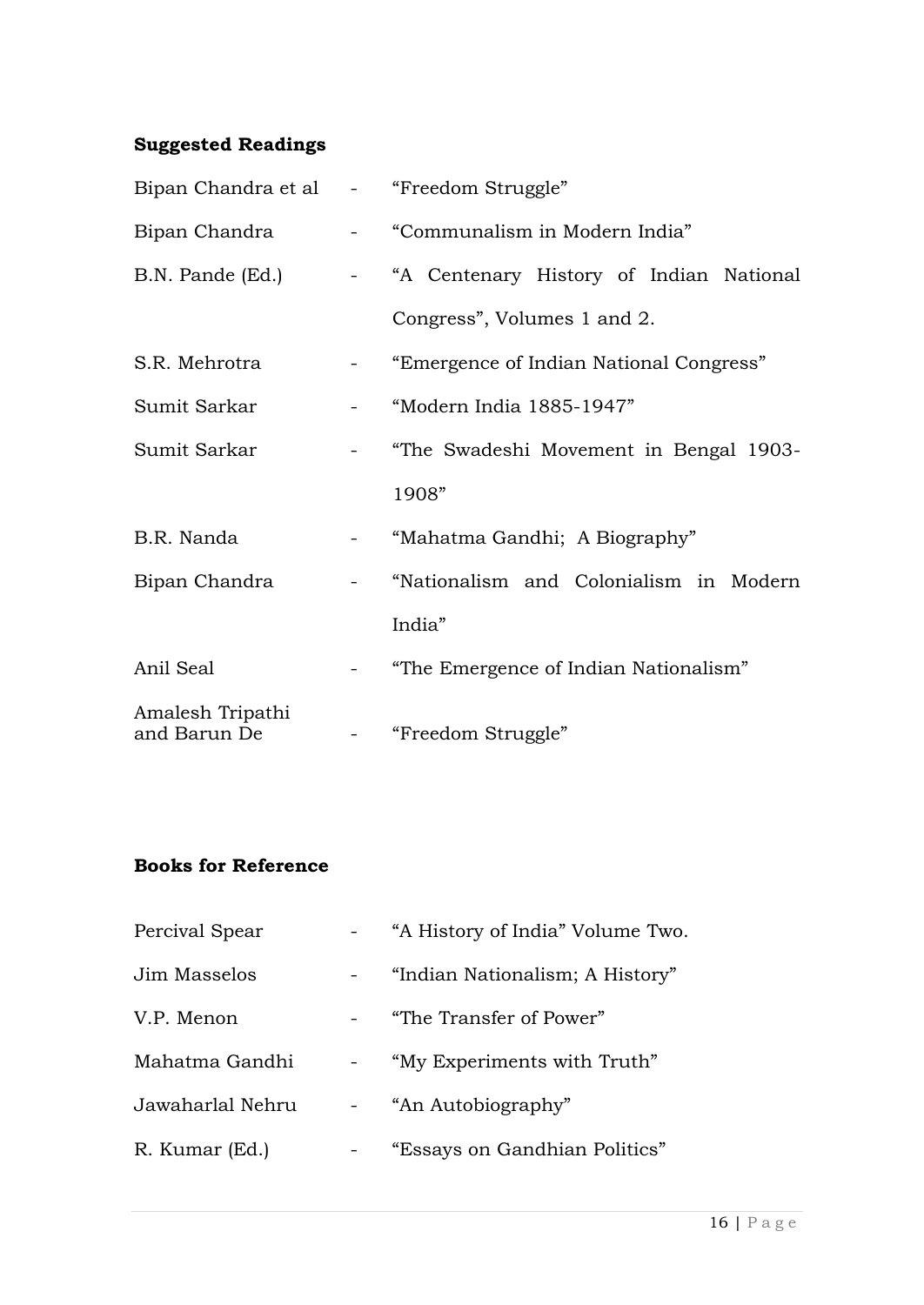| Mushirul Hasan | - "Nationalism and Communal Politics, 1916- |
|----------------|---------------------------------------------|
|                | 1928"                                       |
| R.C. Majumdar  | - "History of Freedom Movement in India     |
|                | Volumes II to IV"                           |
| Bipan Chandra  | - "The Rise and Growth of Economic          |
|                | Nationalism in India"                       |
| B.R. Nanda     | - "The Making of a Nation; India's Road to  |
|                | Independence"                               |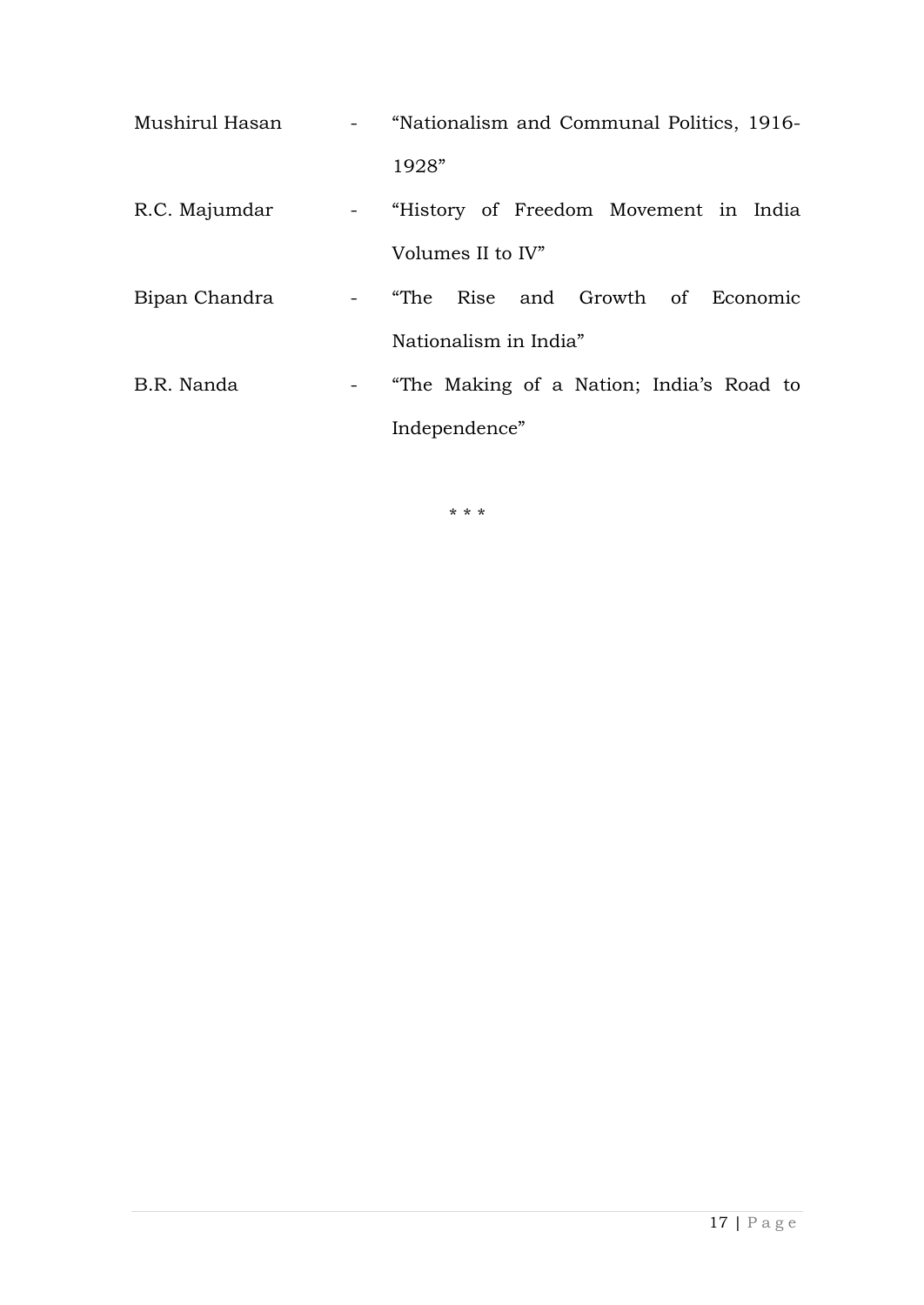#### **V SEMESTER**

#### **HISTORY OF KARNATAKA**

#### **(1565 - 1956)**

#### **ELECTIVE - VA LTP = 5+1+0 = 06**

- $\triangleright$  Study the political transitions and later in the context of imperialism.
- Understands the concepts of imperialism and colonialism, and later their influence.
- $\triangleright$  Study the varieties of anti-British uprisings in different regions.
- Understand the development of Princely Mysore under indirect colonial situation.
- Make a study of political and linguistic mobilizations and their historical necessities.
- **UNIT-I** : Impact of Talikota on South Indian Polity Rise of Feudatories – Mysore – Ikkeri – Keladi – Chitradurga.
- **UNIT-II** : Haider Ali and Tipu Sultan Their Efforts of Modernisation – State and Economy.
- **UNIT-III** : 19th Century Karnataka –Anti-British Uprisings Canara, Kittur, Nargunda and Surapura –
- **UNIT-IV** : Rendition in Mysore Mysore under Krishnaraja Wadiyar IV – Development of Economy and Education –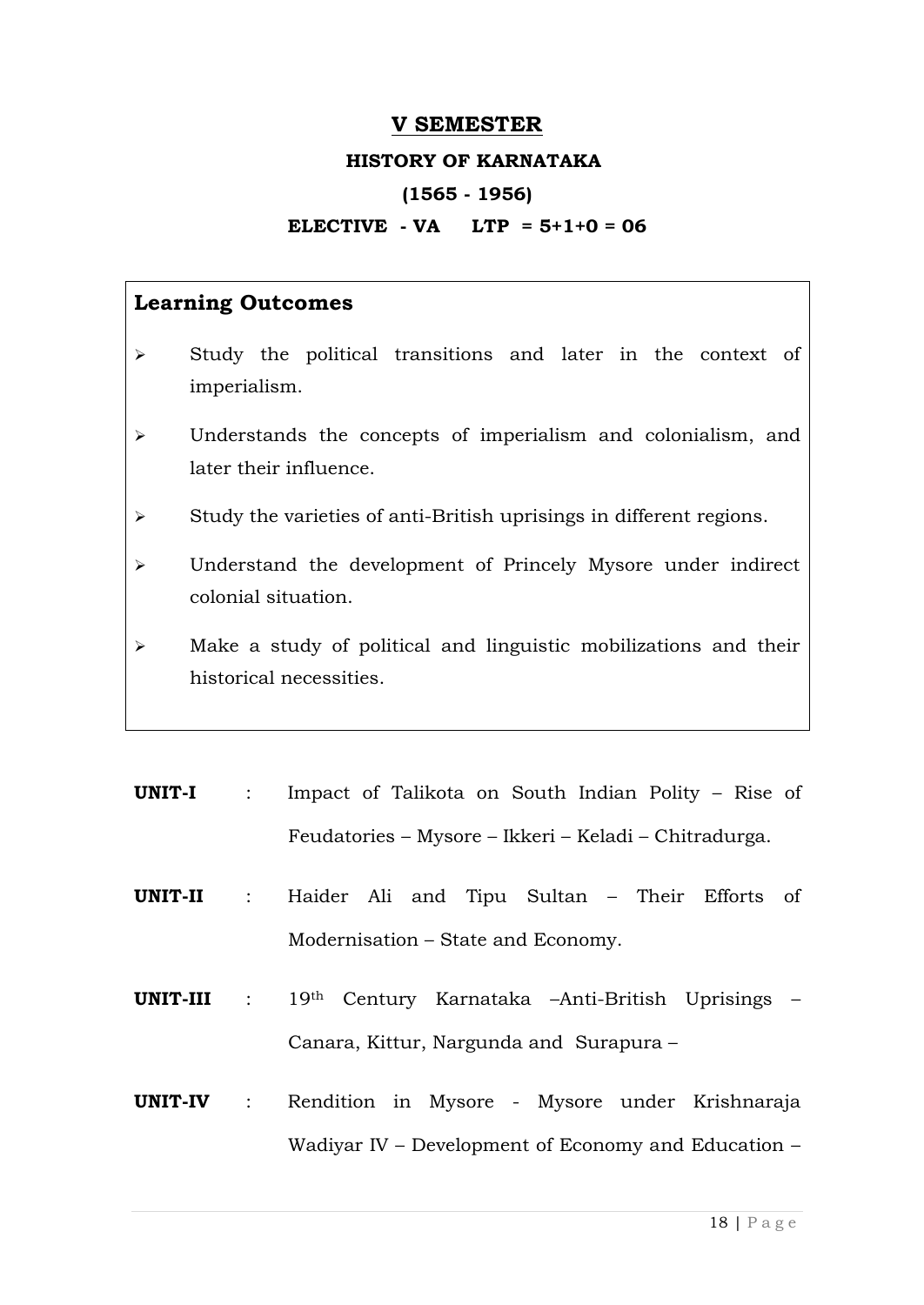Social Legislations – Backward Class Movement.

**UNIT-V** : Freedom Movement – Genesis and Growth of Unification Movement.

#### **Maps for Study**

- 1. The extent of Vijayanagara after 1565 AD.
- 2. Keladi Kingdom under Shivappa Nayaka.
- 3. Mysore under Chikkadevaraja Wadiyar.
- 4. Kingdom of Mysore under Tipu Sultan 1792.
- 5. The extent of New Mysore in 1956.

#### **Places of historical importance**

| 1. Keladi                       | 8.  | Gadag                    |     | 15. Sirsi                   |
|---------------------------------|-----|--------------------------|-----|-----------------------------|
| 2. Chitradurga                  | 9.  | Yadigiri                 |     | 16. Malavalli               |
| 3. Sira                         | 10. |                          |     | Surapura 17. Holenarasipura |
| 4. Magadi                       |     | 11. Naragunda 18. Tiptur |     |                             |
| 5. Gummanayakanapalya 12. Sulya |     |                          | 19. | Isur                        |
| 6. Chikkaballapura              | 13. | Madikeri                 |     | 20. Siddapura               |
| 7. Madhugiri                    |     | 14. Bantwala             |     |                             |

#### **Suggested Readings**

| Baraguru<br>Ramachandrappa (Ed.) -              | "Karnataka Sangati"              |
|-------------------------------------------------|----------------------------------|
| H.V. Shrinivasa Murthy<br>And R. Ramakrishnan - | "A Concise History of Karnataka" |
| Suryanath U. Kamath -                           | "A History of Karnataka"         |
| B. Sheik Ali (Ed.)                              | "Karnataka Charitre" (Volume 5). |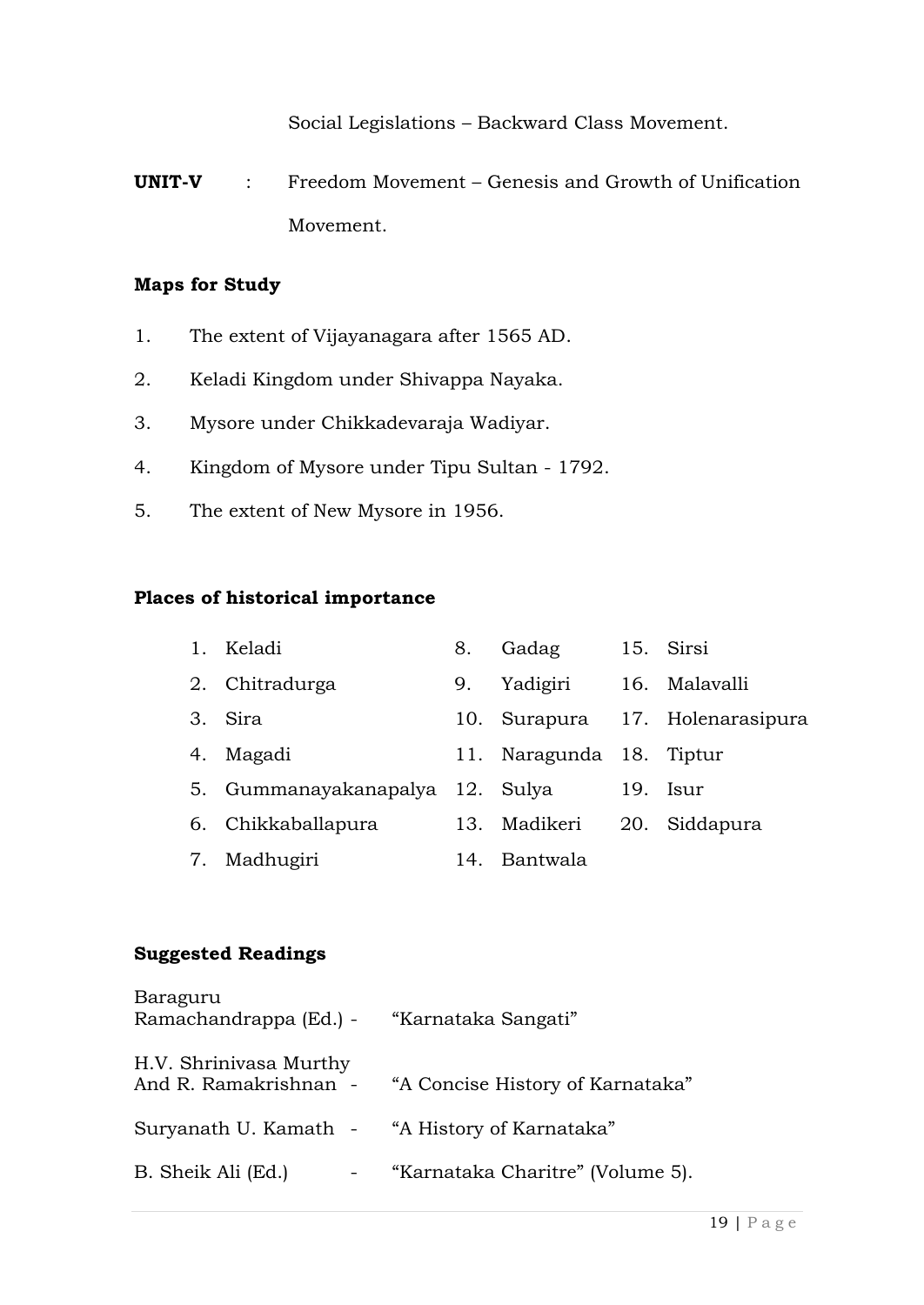|                               |                                                                                     | Sebastian Joseph (Ed.) - "Karnataka Charitre" (Volume 6). |
|-------------------------------|-------------------------------------------------------------------------------------|-----------------------------------------------------------|
|                               |                                                                                     | S. Chandrashekar (Ed.) - "Karnataka Charitre" (Volume 7). |
|                               |                                                                                     | K. Satyanarayana - "History of the Wodeyars of Mysore"    |
| Mohibul Hasan - "Tipu Sultan" |                                                                                     |                                                           |
| Janaki Nair                   |                                                                                     | - "Mysore Modern"                                         |
|                               |                                                                                     | Neela Manjunath (Ed.) - "The Jewels of Administration"    |
| <b>Books for Reference</b>    |                                                                                     |                                                           |
| Suryanath U. Kamath<br>(Ed.)  |                                                                                     | "Swatantrya Sangramada Smritigalu"                        |
|                               |                                                                                     | 3 volumes)                                                |
| M. Shama Rao                  | $\frac{1}{2} \left( \frac{1}{2} \right)$ , $\frac{1}{2} \left( \frac{1}{2} \right)$ | "Modern Mysore" (2 volumes).                              |
| C. Hayavadana Rao       -     |                                                                                     | "History of Mysore" (2 volumes)                           |
| <b>Burton Stein</b>           |                                                                                     | - "Vijayanagara"                                          |
| K.D. Swaminathan              |                                                                                     | - "The Nayakas of Ikkeri"                                 |
| M.S. Puttanna                 |                                                                                     | - "Mysoorina Paleyagararu"                                |
|                               |                                                                                     | D.N. Yogishwarappa - "Madhya Karnatakada Paleyagararu"    |
| James Minor                   |                                                                                     | "Political Change in an Indian State: Mysore              |
|                               |                                                                                     | $1917 - 1955"$                                            |
| G.S. Halappa                  |                                                                                     | - "History of Freedom Movement<br>in                      |
|                               |                                                                                     | Karnataka." Volumes I and II"                             |
| S. Chandashekar               |                                                                                     | - "Dimensions of Socio-Political Change in                |
|                               |                                                                                     | Mysore: 1918-1940"                                        |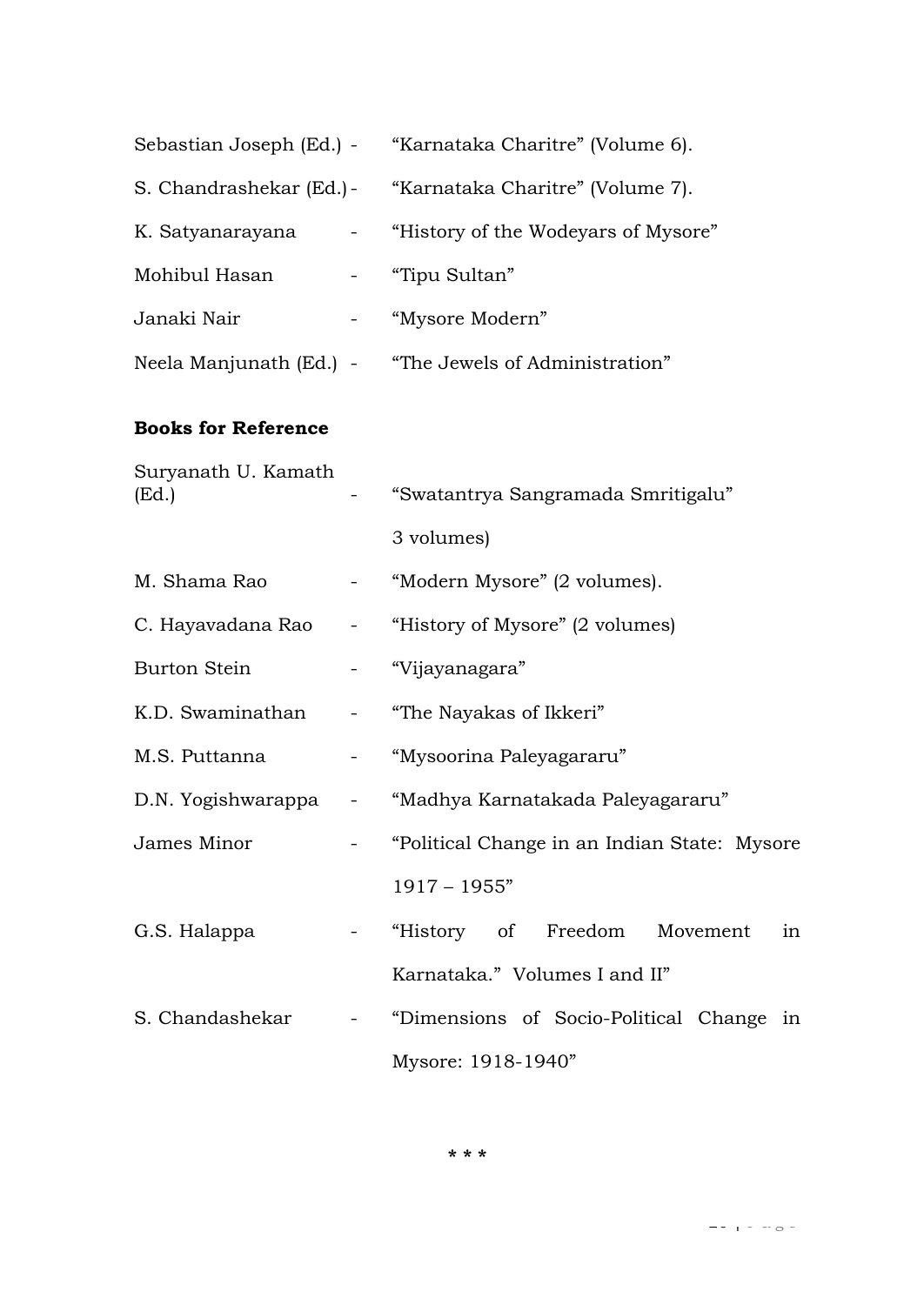#### **V SEMESTER**

#### **HISTORY OF MODERN INDIA**

#### **(1757 - 1885)**

#### **ELECTIVE - VB LTP = 5+1+0 = 06**

- $\triangleright$  Studies circumstances leading to British political supremacy in India in European perspective.
- Understands the gradual political hegemony enjoyed by the British.
- $\triangleright$  Studies the expansion of imperialism and colonialism in different geographical regions in India.
- $\triangleright$  Make a study of influence of British rule on India.
- Understands the historical context, regions, nature and consequences of Revolt of 1857 and the transfer of administration of India.
- **UNIT-I** : Background Carnatic Wars Plassey and Buxar Robert Clive.
- **UNIT-II** : Expansion of British Political Supremacy in India Anglo-Mysore Wars - Anglo-Maratha Wars – Anglo-Sikh Wars.
- **UNIT-III** : Administration under Governor Generals; Land Revenue Systems; Judiciary; Education.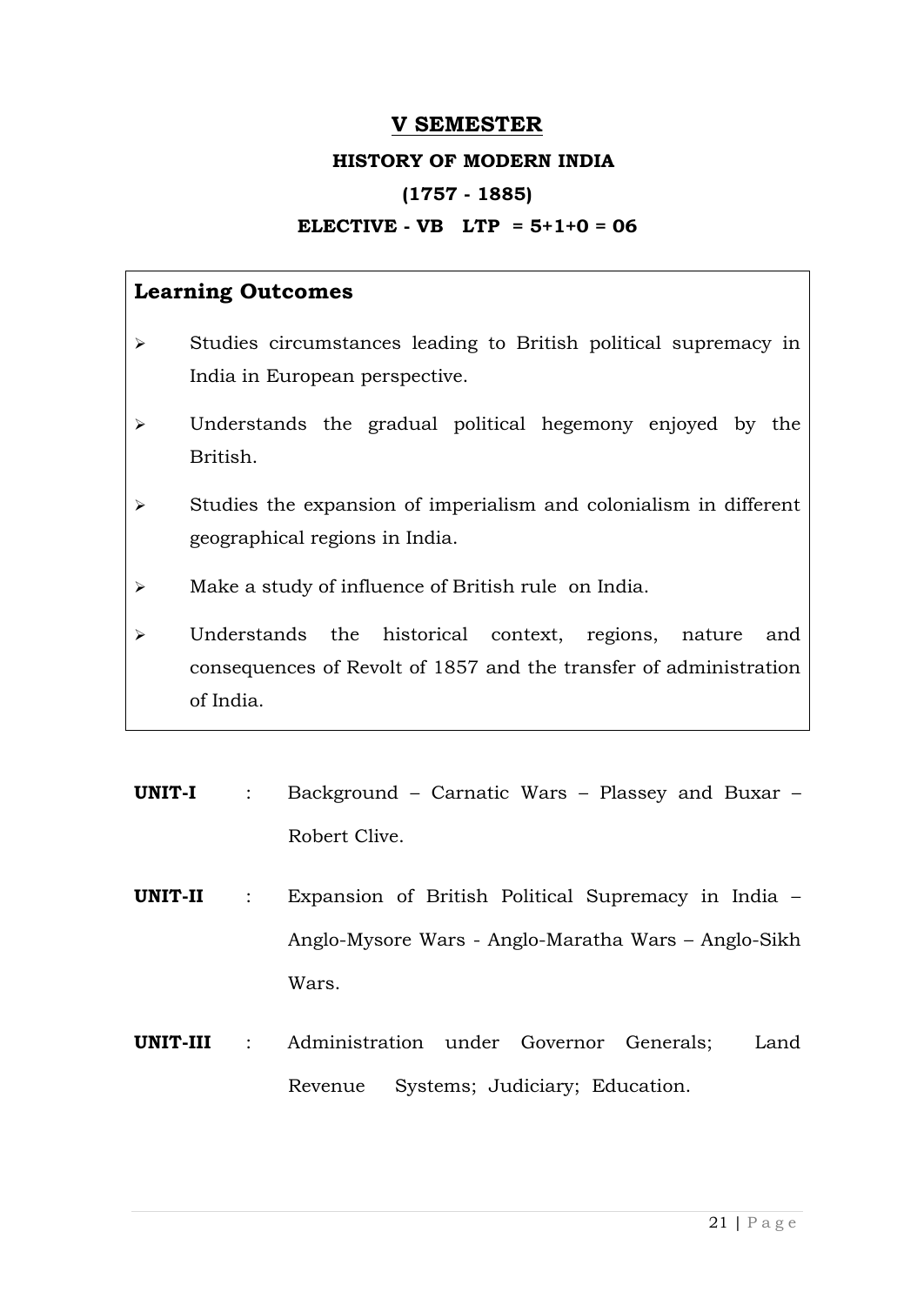- **UNIT-IV** : Impact of Company's rule on India Agriculture and Economy – Society and Culture – Industries.
- **UNIT-V** : Revolt of 1857 Consequences Writings Nature.

#### **Maps for Study**

- 1. Trade Centres of the English in 1764.
- 2. British India in 1800.
- 3. Important trade centres of the English, 1820.
- 4. India during 1857.
- 5. Important centres of 1857 Revolt.

#### **Places of historical importance**

| 1. Amritsar               | 8. | Nagpur     | 15. Meerut         |
|---------------------------|----|------------|--------------------|
| 2. Lahore                 | 9. | Baroda     | 16. Pondicherry    |
| 3. Delhi                  |    | 10. Bombay | 17. Vellore        |
| 4. Kanpur                 |    | 11. Madras | 18. Tiruchinapally |
| 5. Jhansi                 |    | 12. Patna  | 19. Hoshangabad    |
| 6. Barrackpur 13. Lucknow |    |            | 20. Jaipur         |
|                           |    |            |                    |

7. Gwalior 14. Murshidabad

#### **Suggested Readings**

| K.K. Datta (Ed) | - "A Comprehensive History of India Volume II |
|-----------------|-----------------------------------------------|
|                 | : The Consolidation of British Rule in India  |
|                 | 1818-1858".                                   |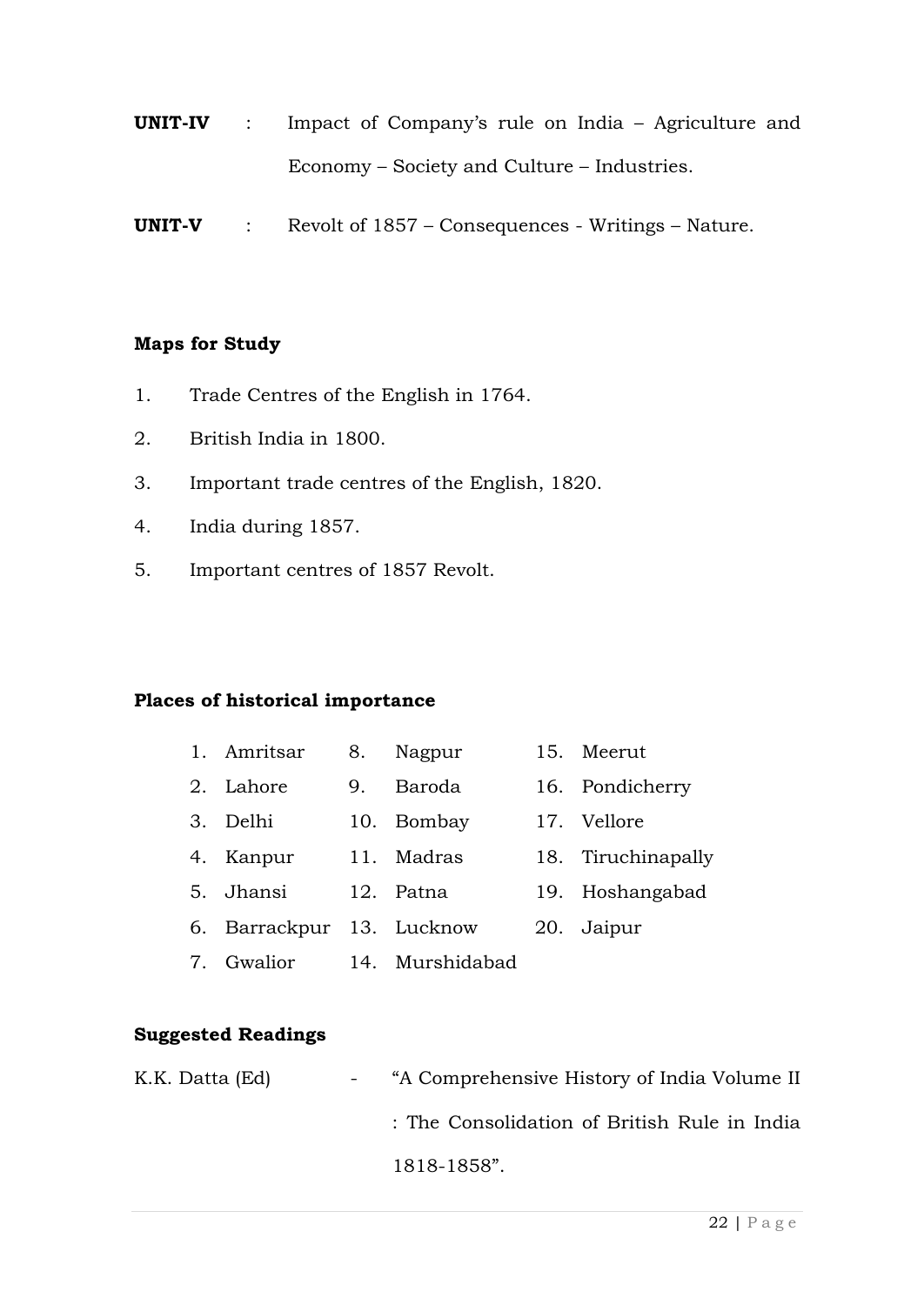|                            |                                                                                     | Bipan Chandra - "History of Modern India"                     |  |  |  |
|----------------------------|-------------------------------------------------------------------------------------|---------------------------------------------------------------|--|--|--|
| Tara Chand                 | $\frac{1}{2}$ and $\frac{1}{2}$                                                     | "History of Freedom Movement in India                         |  |  |  |
|                            |                                                                                     | (Volume I)"                                                   |  |  |  |
|                            |                                                                                     | Sekhar Bandopadhyaya - "From Plassey to Partition"            |  |  |  |
|                            |                                                                                     | R.C. Majumdar (Ed.) - "The British Paramountcy and the Indian |  |  |  |
|                            |                                                                                     | Renaissance"                                                  |  |  |  |
| S.N. Sen                   | $\frac{1}{2} \left( \frac{1}{2} \right)$ , $\frac{1}{2} \left( \frac{1}{2} \right)$ | "Eighteen Fifty Seven"                                        |  |  |  |
| P.C. Joshi                 |                                                                                     | "Rebellion 1857; A Symposium"                                 |  |  |  |
| Dharma Kumar and           |                                                                                     | T. Raychaudhuri (Ed.) - "Cambridge Economic History of India" |  |  |  |
|                            |                                                                                     | Volume II. (1750-1950).                                       |  |  |  |
| A.R. Desai                 |                                                                                     | "Social Background of Indian Nationaism"                      |  |  |  |
| R.C. Dutt                  |                                                                                     | "The Economic History of India Under Early                    |  |  |  |
|                            |                                                                                     | British Rule".                                                |  |  |  |
| <b>Books for Reference</b> |                                                                                     |                                                               |  |  |  |
| R.C. Dutt                  |                                                                                     | "Economic History of India in the Victorian                   |  |  |  |
|                            |                                                                                     | Age".                                                         |  |  |  |
| Bipan Chandra              |                                                                                     | - "Nationalism and Colonialism in Modern                      |  |  |  |
|                            |                                                                                     | India"                                                        |  |  |  |
| Amar Farooqui              |                                                                                     | - "Zafar and the Raj; Anglo-Mughal Delhi. C.                  |  |  |  |
|                            |                                                                                     | 1800-1850"                                                    |  |  |  |
|                            |                                                                                     | Willliam Dalrymple - "The Last Mughal: The Fall of a Dynasty; |  |  |  |
|                            |                                                                                     | Delhi, 1857"                                                  |  |  |  |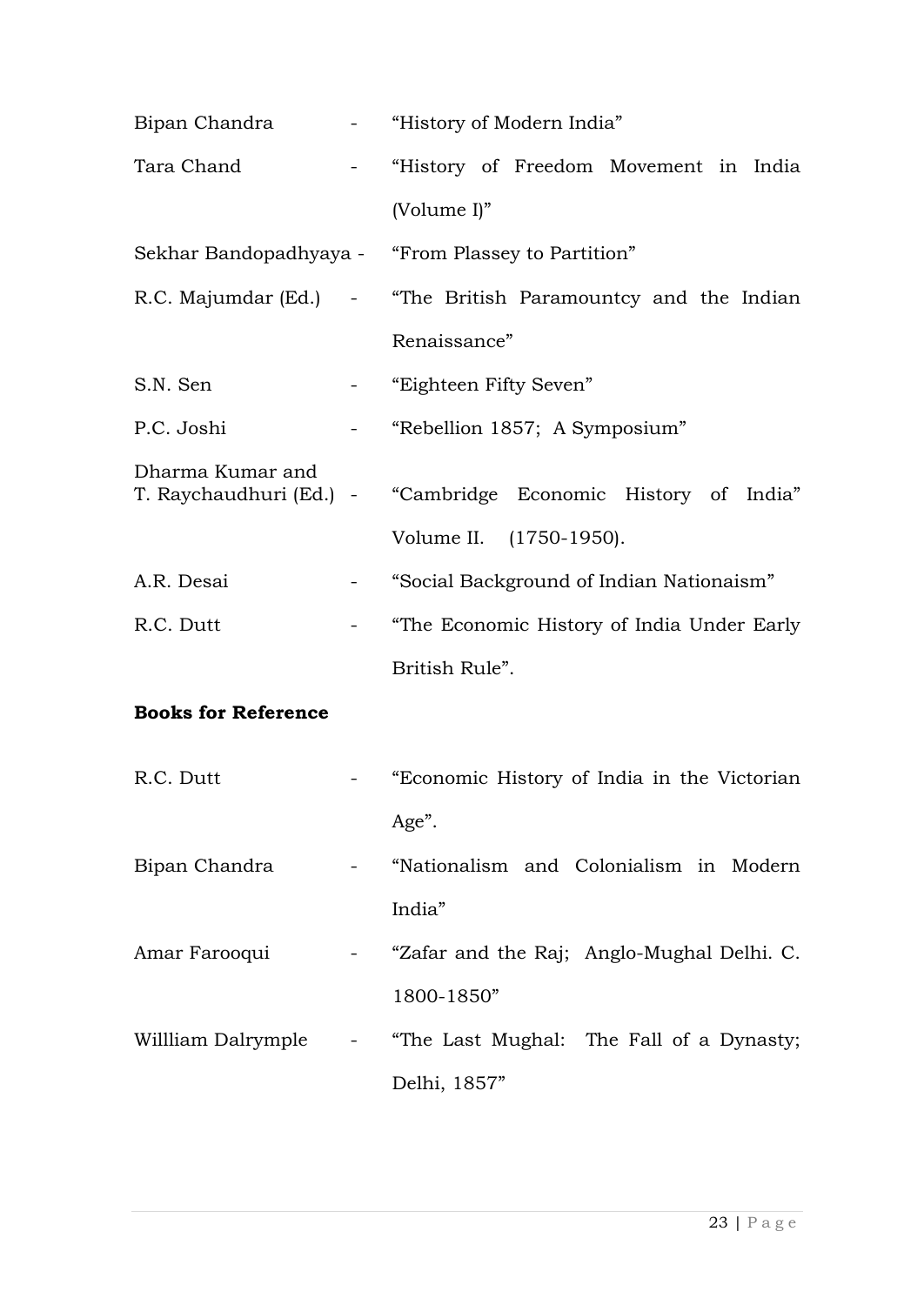- C.A. Bayly "Rulers, Townsmen and Bazaars North Indian Society in the Age of British Expansion 1770-1870"
- H.K. Naqvi "Urban Centres and Industries in Upper India, 1556-1803"
- C.A. Bayly "Origins of Nationality in South Asia: Patriotism and Ethical Government in the Making of Modern India."
- P.J. Marshal "Bengal: The British Bridgehead"
- Kenneth W. Jones "Socio and Religious Reform Movements" in British India.
- C.A. Bayly "Indian Society and the Making of the British Empire".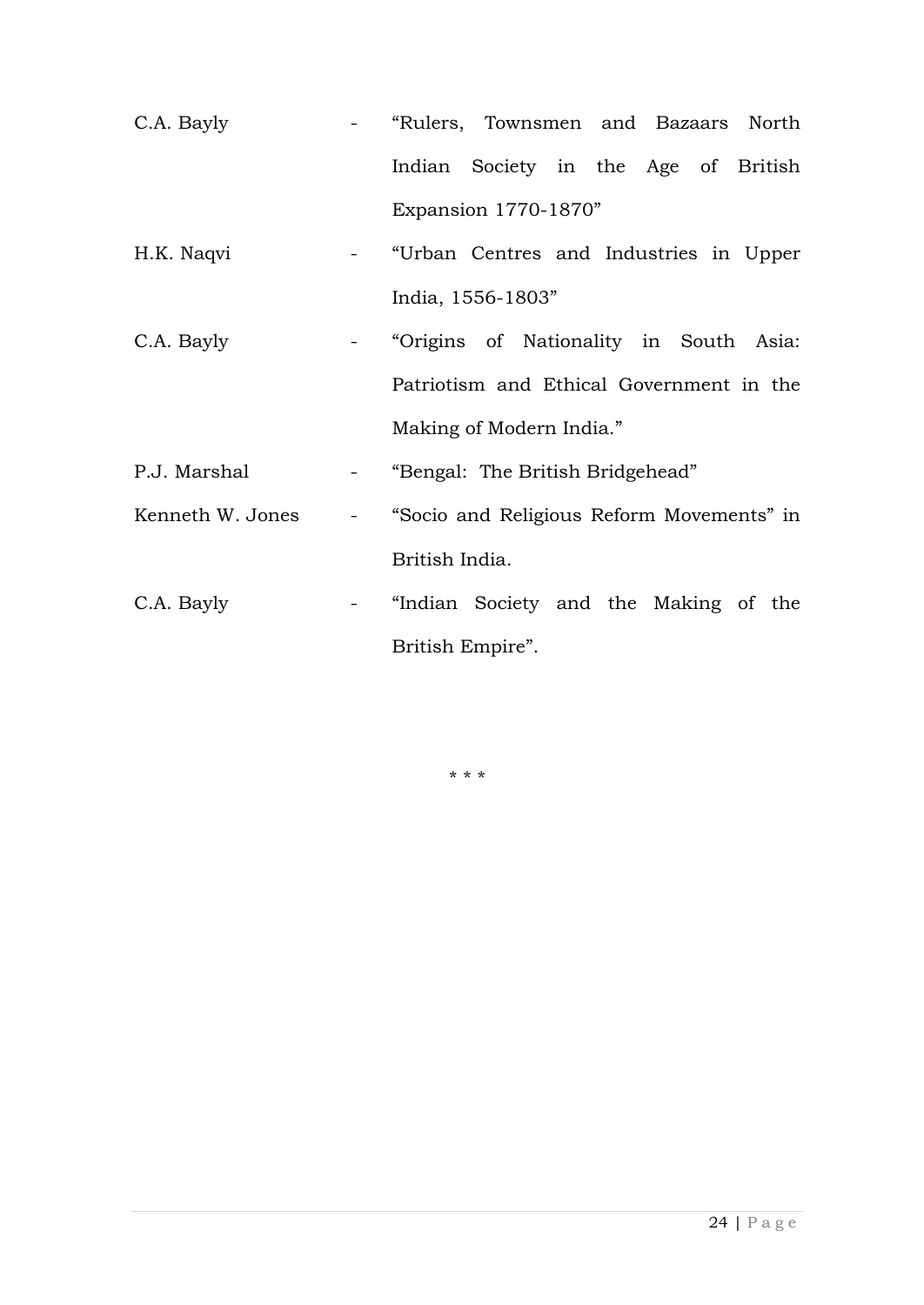#### **VI SEMESTER**

#### **EUROPE AND THE WORLD (1789 – 1945)**

#### **COMPULSORY**

#### **DSE VI LTP = 5+1+0 = 06**

- $\triangleright$  Studies the importance of 18<sup>th</sup> and 19<sup>th</sup> Centuries in determining the contemporary Europe.
- Make a note of transition from merchant capitalism to industrial capitalism.
- $\triangleright$  Studies the impact of imperialism and colonialism on non-European societies.
- $\triangleright$  Understand the era of conflicts.
- $\triangleright$  Studies the causes and effects of world wars.
- **UNIT-I** : Impact French Revolution, 1789 Bonapartism in Europe – Era of Metternich – 1830 and 1848 Revolutions.
- **UNIT-II** : Evolution of modern industries Impact on Society, Economy and Culture – Politics – Rise of Great Powers – Great Britain and Germany.
- **UNIT-III** : Eastern Question Serbia and Greece; Expansion of Colonialism in Asia and Africa – Cultural influence – Balkan Crisis.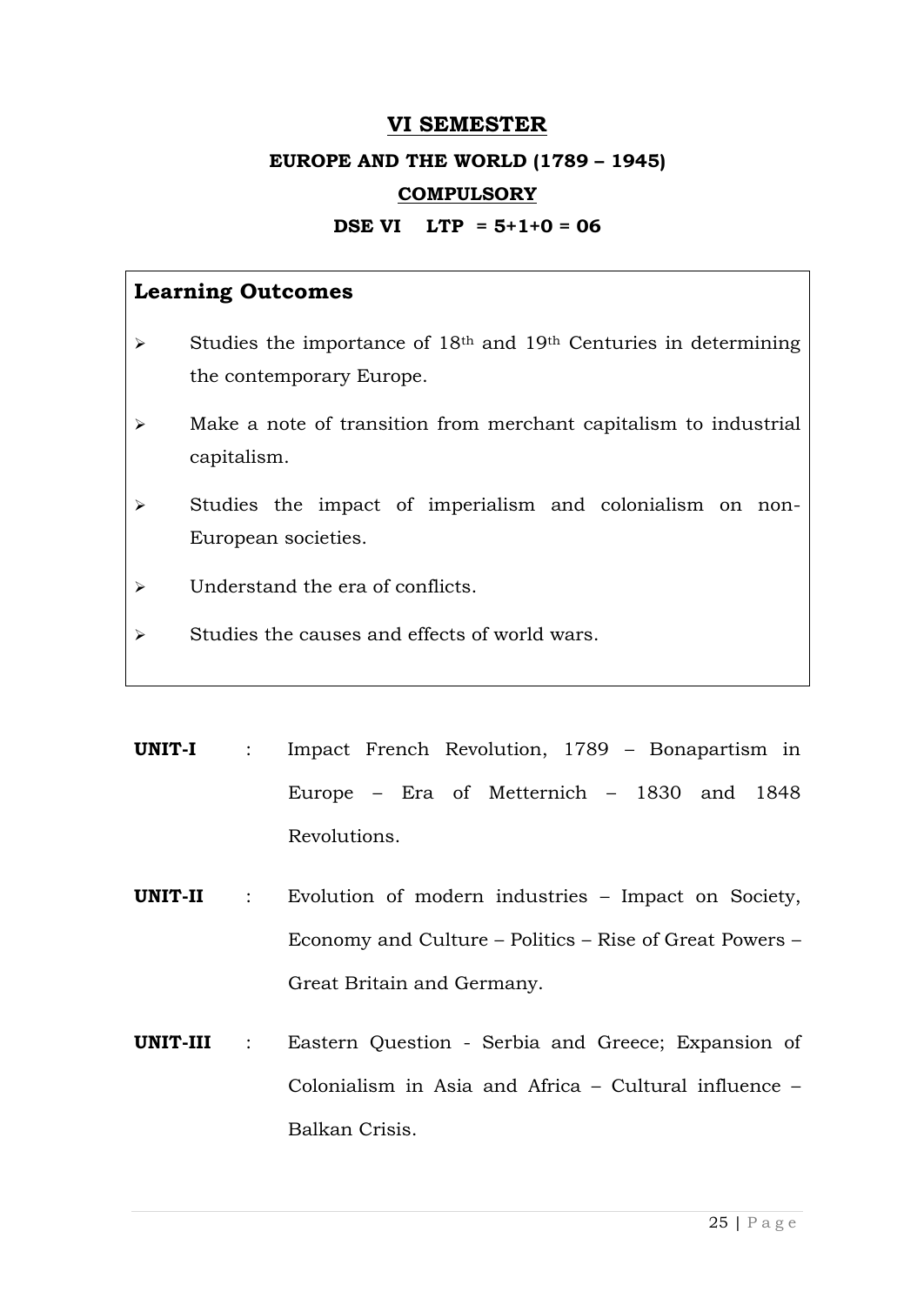- **UNIT-IV** : I World War Causes and Results, Revolution in Russia; Nationalism in Middle East - Turkey and Arabia; Palestine issue; Communism in China.
- **UNIT-V** : World War II Causes and consequences UNO.

#### **Maps for Study**

- 1. Colonies of Great Britain in Africa.
- 2. Colonies of Germany in Africa.
- 3. Countries involved in World War I in Europe.
- 4. Countries engaged in World War II in World.
- 5. Partition of Germany, 1945.

#### **Places of historical importance**

| 1. Paris                   | 8. Berlin                          | 15. Kiev     |
|----------------------------|------------------------------------|--------------|
| 2. London                  | 9. Moscow                          | 16. Istanbul |
| 3. Lisbon 10. Prague       |                                    | 17. Athens   |
| 4. Frankfurt 11. Rome      |                                    | 18. Brussels |
|                            | 5. Geneva 12. Amsterdam 19. Warsaw |              |
| 6. Vienna - 13. Helsinki - |                                    | 20. Oslo     |
|                            | 7. Budapest 14. Bucharest          |              |

#### **Suggested Readings**

| Aravind Sinha                | $\sim 100$ km s $^{-1}$ | "Europe in Transition; From Feudalism to  |
|------------------------------|-------------------------|-------------------------------------------|
|                              |                         | Industrialization".                       |
| Subodh Kumar<br>Mukhopadhyay | $\blacksquare$          | "An Introduction to Early Modern Europe   |
|                              |                         | (1400-1789) - A Political Social Economic |
|                              |                         | And Cultural History"                     |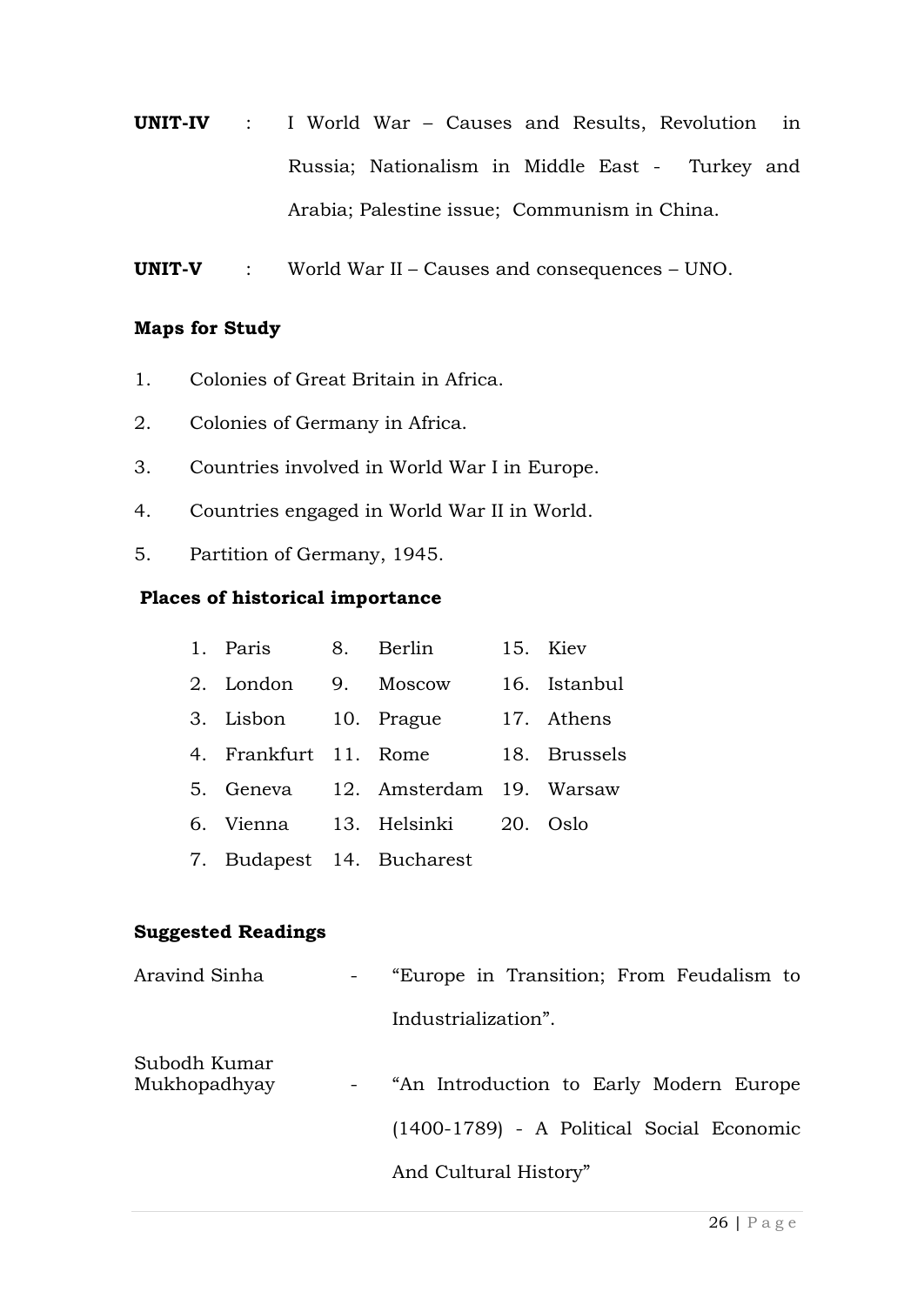| Evan Cameron (Ed.) | "Early Modern Europe: An Oxford History"   |
|--------------------|--------------------------------------------|
| Sailendra Nath Sen | "Europe and the World, 1789-1945"          |
| David Thomson      | - "Europe Since Napoleon"                  |
| AJP Taylor         | "Struggle for Mastery in Europe 1848-1918" |
| Hobsbaum           | - "Industry and Empire"                    |
| EP Thompson        | "The Making of the English Working Class"  |
| AJP Taylor         | - "English History, 1914-1945"             |
| AJP Taylor         | "The Origins of the Second World War"      |

#### **Books for Reference**

| Eugene F Rice, Jr. | And Anthony Grafton - "The Foundations of Early Modern Europe, |
|--------------------|----------------------------------------------------------------|
|                    | $1460 - 1559"$                                                 |
| B.V. Rao           | - "History of Europe"                                          |
| Raghubir Dayal     | - "A Text Book of Modern European History"                     |
| V.D. Mahajan       | "History of Modern Europe – Since 1789"                        |
| G.P. Gooch         | "The History of Modern Europe" (1878-1919)                     |
| W.H. Dawson        | "The German Empire, 1867-1914"                                 |
| M.S. Anderson      | - "The Eastern Question"                                       |
| CDM Ketelbey       | - "A History of Modern Times"                                  |
| Gary Scheffield    | - "A Short History of the First World War"                     |
| Richard J. Evans   | "The Coming of the Third Reich"                                |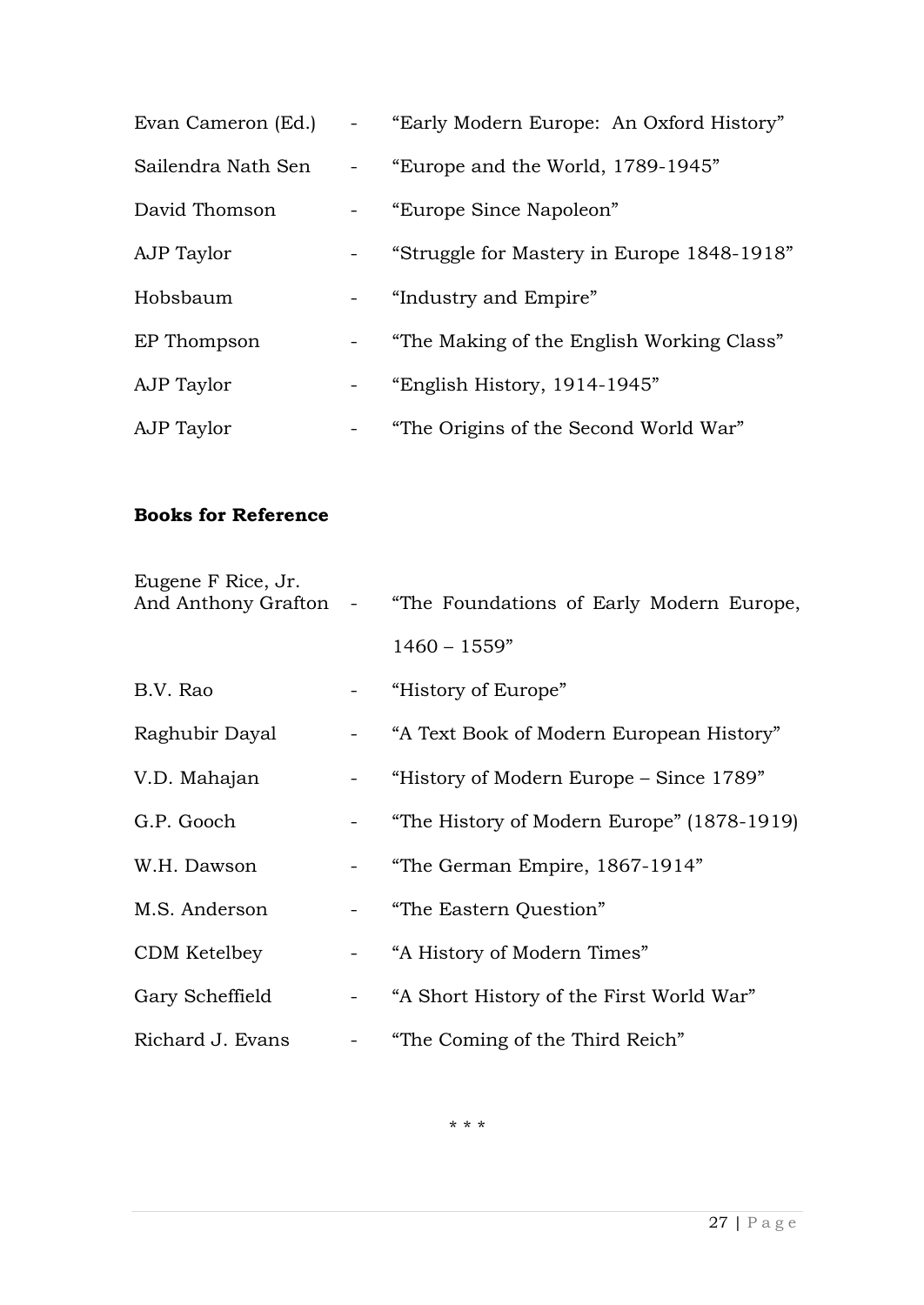#### **VI SEMESTER**

#### **CONTEMPORARY WORLD**

#### **(1945 - 2000)**

#### **ELECTIVE - VIA LTP = 5+1+0 = 06**

- $\geq$  Critical examination of Post-World War II Politics in the context of cold war and its impact.
- $\triangleright$  Understand the contemporary international politics in the light of emergence of Blocs.
- $\triangleright$  Studies different areas of conflicts and their varieties.
- > Understand the world politics after 1989.
- $\triangleright$  Study the influence of liberalization, privatization and globalization on the contemporary world.
- **UNIT-I** : Rise of Super Powers Cold War NAM.
- **UNIT-II** : Liberation Movements in Asia, Africa and Latin America – Indo-China and Indonesia – Congo and South Africa – Chile.
- **UNIT-III** : Middle East Arab Israel Conflict Terrorism Central Asia – South Asia – Its Impact.
- **UNIT-IV** : Disintegration of USSR Its Influence End of Cold War – Reunification of Germany – Trends in International Politics and Relations -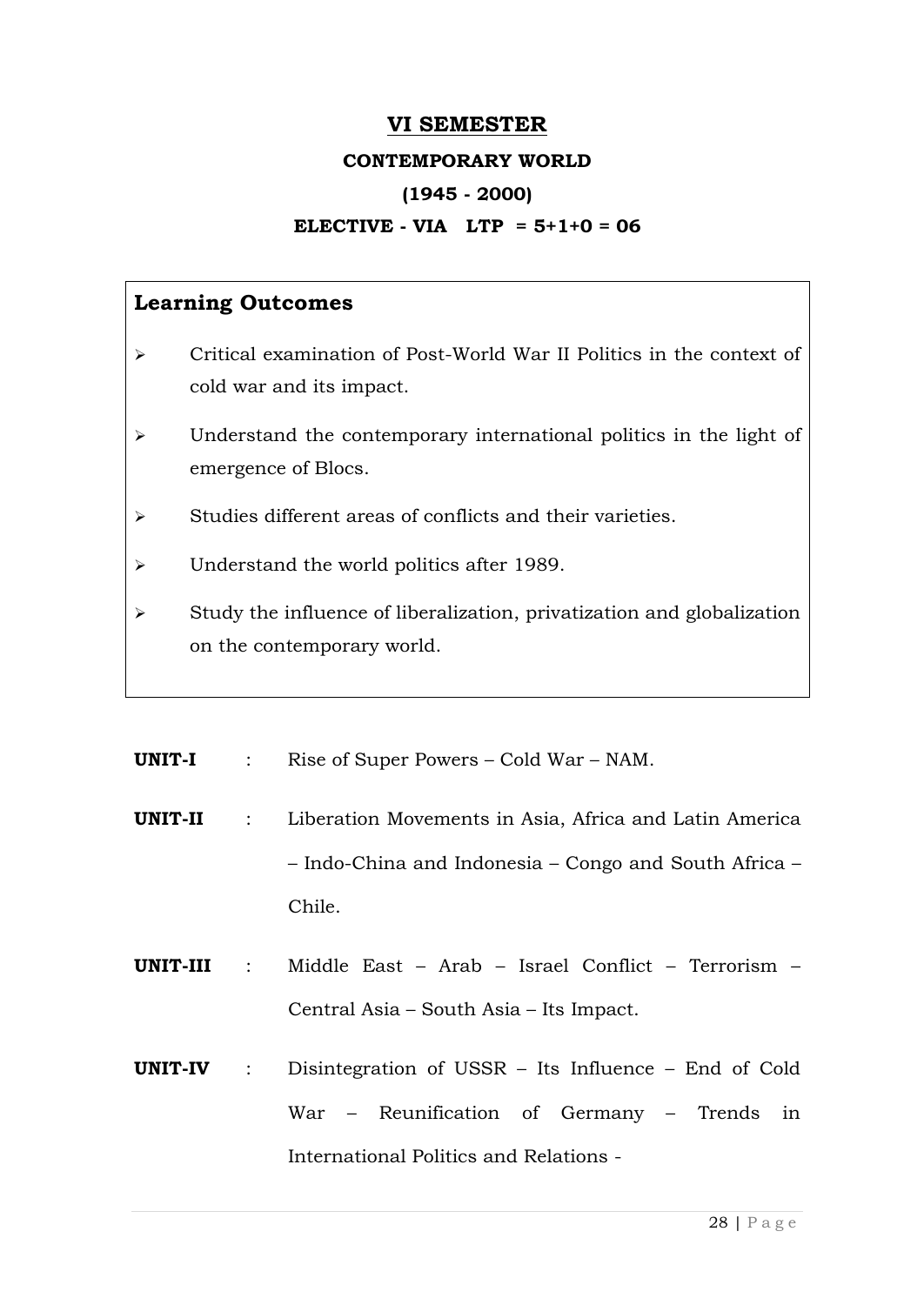**UNIT-V** : Liberalization; Privatization; Globalization – Their Influence on Contemporary World.

#### **Maps for Study**

- 1. Satellites of USA.
- 2. Satellites of USSR.
- 3. Member Countries of NAM in Asia.
- 4. Member Countries of NAM in Africa
- 5. Countries of Arab League.

#### **Places of historical importance**

|    | 1. Washington 8. Tehran      |    |                          | 15. Manila    |
|----|------------------------------|----|--------------------------|---------------|
| 2. | Moscow                       | 9. | Geneva                   | 16. Peking    |
|    | 3. Warsaw                    |    | 10. Paris                | 17. Bagdad    |
|    | 4. Ankara                    |    | 11. Caracas              | 18. Palestine |
|    | 5. Djakarta                  |    | 12. Brasilia             | 19. Cairo     |
|    | 6. New Delhi                 |    | 13. Montevideo 20. Kabul |               |
|    | 7. Cape Town 14. Mexico city |    |                          |               |

#### **Suggested Readings**

| Lewis Bernard | - "Arabs in History"                          |
|---------------|-----------------------------------------------|
| H.M. Vinacke  | - "A History of the Far East in Modern Times" |
| G.E. Kirk     | - "A Short History of the Middle East; From   |
|               | the Rise of Islam to Modern Times"            |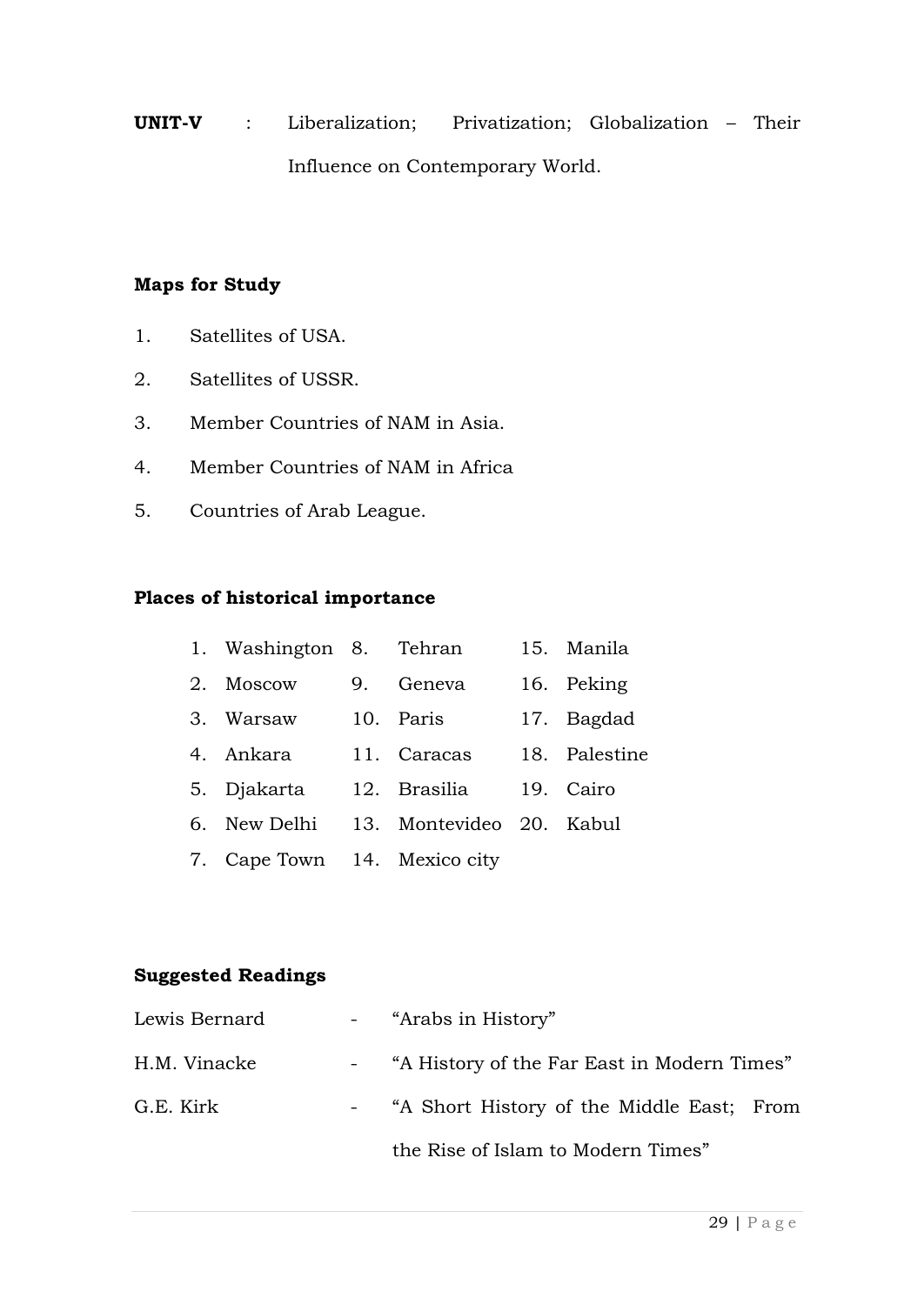| J.A. Schumpeter     | "Capitalism, Socialism and Democracy"   |
|---------------------|-----------------------------------------|
| B.V. Rao            | "History of Modern Europe" (1789-2002). |
| David Thompson      | "Europe Since Napoleon"                 |
| Norman Lowe         | "Mastering Modern World History"        |
| A. Ingram           | "A History of the Cold War"             |
| D.S. Fleming        | "The Cold War and Its Origins"          |
| Bipan Chandra et al | "India After Independence" 1947-2000.   |

#### **Books for Reference**

| Ramachandra Guha - "India After Gandhi" |                                                                 |  |  |  |
|-----------------------------------------|-----------------------------------------------------------------|--|--|--|
|                                         | Norman Stone <b>The Atlantic and Its Enemies</b> ; A History of |  |  |  |
|                                         | the Cold War"                                                   |  |  |  |
| Eric Habsbawn                           | - "The Age of Extremes"                                         |  |  |  |
| John Lewis Gaddis                       | - "The Cold War"                                                |  |  |  |
|                                         | John Gullingham - "European Integration 1950-2003"              |  |  |  |
|                                         | Evgeny Novikov - "Gorbachev and the Collapse of Soviet          |  |  |  |
|                                         | Communist Party"                                                |  |  |  |
| Ben Fowkes                              | - "The Dissolution of the Soviet Union"                         |  |  |  |
|                                         | Barry Eichengreen - "The European Economy Since 1945"           |  |  |  |
|                                         | Don Oberdorfer - "From the Cold War to a New Era"               |  |  |  |
| William I Hitchcock                     | - "The Struggle for Europe"                                     |  |  |  |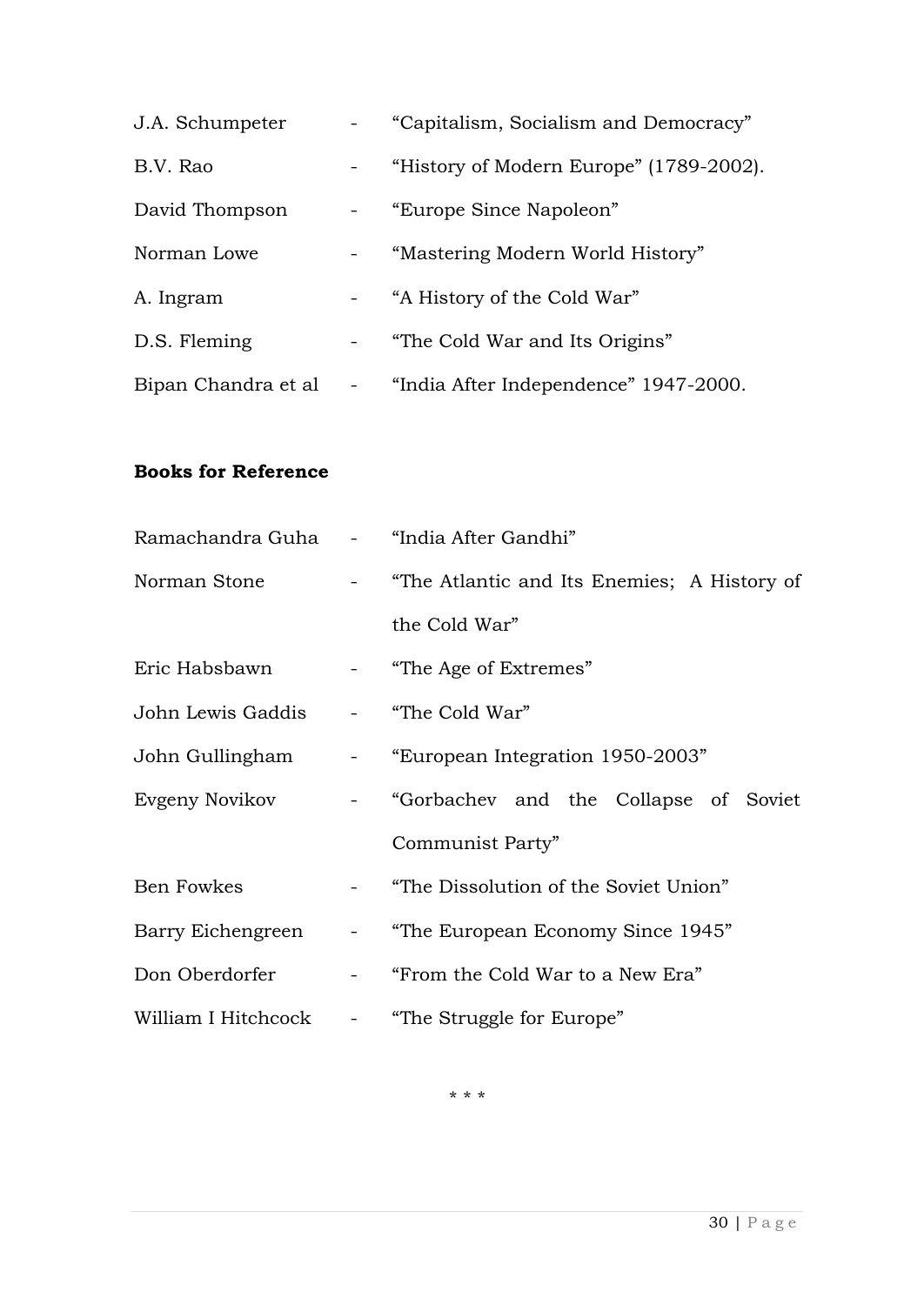#### **VI SEMESTER**

#### **CONTEMPORARY KARNATAKA**

#### **(1956 - 2006)**

#### **ELECTIVE - VIB LTP = 5+1+0 = 06**

- $\triangleright$  Critical evaluation of initial problems which emerged in Karnataka after Unification.
- Understand the disputes after unification in Karnataka.
- $\triangleright$  Studies major movements in contemporary Karnataka.
- > Understand the contemporary politics.
- $\triangleright$  Studies the influences of international perspective and struggle for Kannada identity.
- **UNIT-I** : Developments after unification Initial Problems Language – Regionality – Regional imbalance.
- **UNIT-II** : Disputes after unification Border Water Employment – Language
- **UNIT-III** : Major Movements after unification Peasant Literary - Linguistic - Social – Women and Dalit – Land reforms.
- **UNIT-IV** : Politics after unification Caste in Politics Early Congress Governments – Rise of regional political parties – Split in Congress – Splinter groups.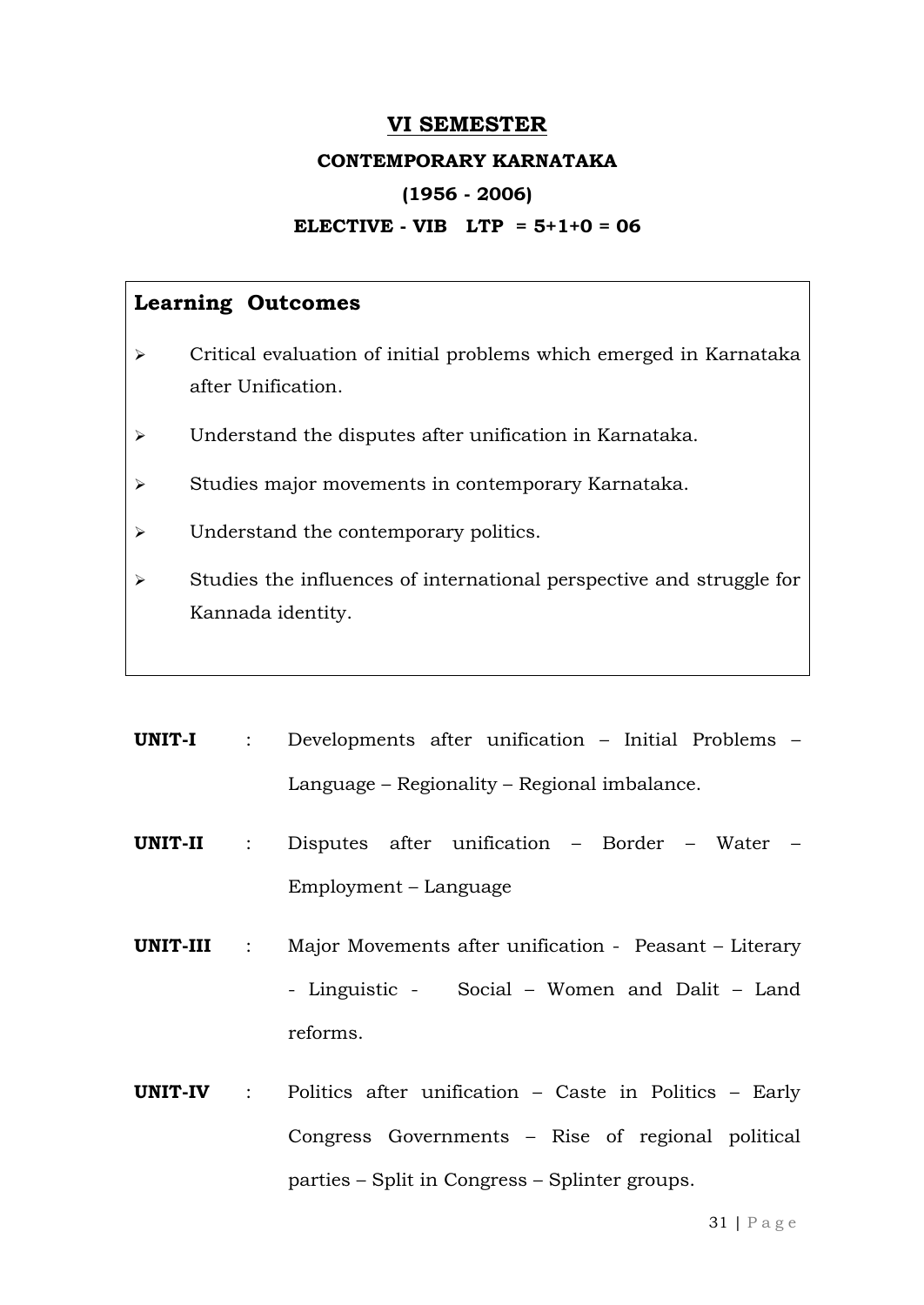**UNIT-V** : Non-Congress Governments – Demand for separate states – Coorg and Kalyana Karnataka – Article 371(G) – Influence of Liberalization, Privatization and Globalization on Karnataka – Struggle for Kannada Identity.

#### **Maps for Study**

- 1. Extent of Unified Mysore State, 1956.
- 2. Extent of Karnataka, 1973
- 3. Places of Peasant Movement.
- 4. Places of Literary Movement.
- 5. Industrial Centres in Modern Karnataka.

#### **Places of historical importance**

|    | 1. Bangalore               | 8. | Kolar               |     | 15. Dharmasthala |
|----|----------------------------|----|---------------------|-----|------------------|
| 2. | Mysore                     | 9. | Pavagada            | 16. | Manipal          |
| 3. | Maddur                     |    | 10. Bellary         | 17. | Bidar            |
|    | 4. Shivamogga 11. Dharwada |    |                     | 18. | Raichur          |
| 5. | Hassan                     |    | 12. Belagavi        | 19. | Bellary          |
| 6. | Malpe                      |    | 13. Mangaluru       | 20. | Molakalmuru      |
| 7. | Kagodu                     |    | 14. Chikkaballapura |     |                  |

#### **Suggested Readings**

| H.S. Gopala Rao<br>$\frac{1}{2}$ and $\frac{1}{2}$ | "Karnataka Ekikarana Itihasa"           |  |  |  |  |
|----------------------------------------------------|-----------------------------------------|--|--|--|--|
| G. Rajashekhara<br>$\sim 1000$                     | "Kagodu Satyagraha"                     |  |  |  |  |
| H.C. Boralingaiah (Ed.) - "Abhivriddhi Patha"      |                                         |  |  |  |  |
| C.R. Govindaraju<br>$\blacksquare$                 | "Karnataka Ekikarana Chalavali<br>Mattu |  |  |  |  |
|                                                    | Kannada Sahitya"                        |  |  |  |  |
| C.R. Govindaraju<br>$\blacksquare$                 | "Kannada Chalavaligalu"                 |  |  |  |  |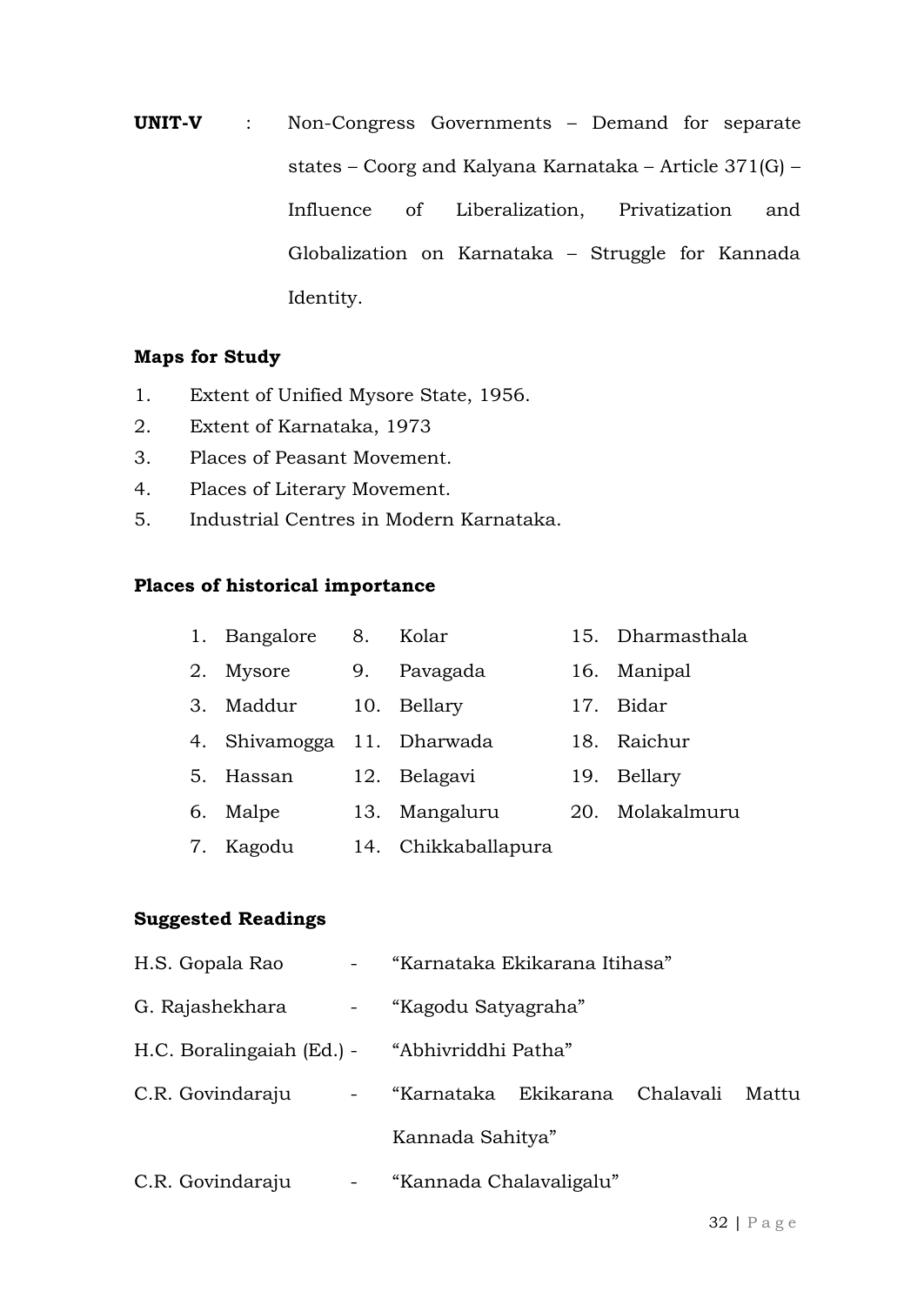| Muzaffar H. Assadi                                    | "Peasant Movement in Karnataka"                  |            |            |
|-------------------------------------------------------|--------------------------------------------------|------------|------------|
| T.P. Vijaya (Gen Ed.)<br>N. Chinnaswamy<br>Sosale(Ed) | "Samakaalina                                     | Karnataka; | Charitreya |
|                                                       | Vividha Adhyayanagalu" Charitre Volume 6         |            |            |
| N. Chinnaswamy<br>Sosale(Ed)                          | "Jayachamarajendra Wodeyara<br>Mysuru Samsthana" |            | Kaalada    |
| A.C. Devegowda and<br>T.R. Parameshwaran              | "History of Education in Mysore"                 |            |            |

#### **Books for Reference**

| J.M. Imam                                | - "Mysuru: Aaga and Eega"                                     |  |  |
|------------------------------------------|---------------------------------------------------------------|--|--|
|                                          | Virupakshi Poojarahalli- "Jalasambandhi Chalavaligalu"        |  |  |
| Patil Puttappa and all "Karnataka Kathe" |                                                               |  |  |
|                                          | D. Lingaiah (Ed.) - "Rajakiya Patu (Kengal Hanumantiah        |  |  |
|                                          | Sanmana Grantha)"                                             |  |  |
| H.K. Veeranna Gowda - "Baduku-Meluku"    |                                                               |  |  |
|                                          | C.R. Govindaraj - "Movement for United Karnataka; Cultural    |  |  |
|                                          | Dimensions"                                                   |  |  |
|                                          | C.R. Krishna Rao - "Karnatakadalli Communist Chalavali        |  |  |
|                                          | Naanu Kandante"                                               |  |  |
|                                          | S. Chandrashekar - "Aadhunika Karnatakada Aandolanagalu"      |  |  |
|                                          | G. Venkatasubbayya (Ed)- "Karnataka Ekikaranada Anubhavagalu" |  |  |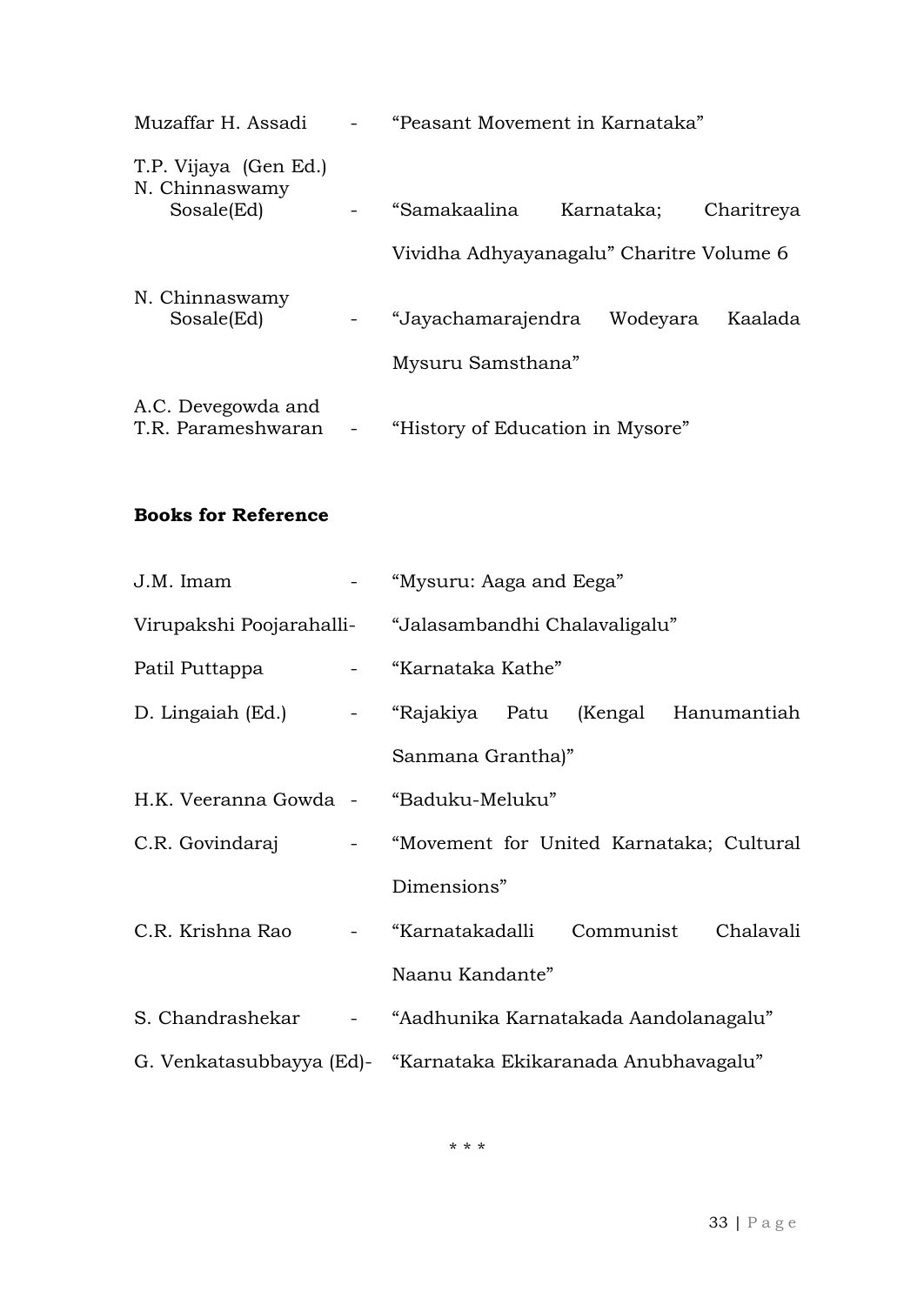#### **V SEMESTER**

#### **INDIAN NATIONAL MOVEMENT**

#### **GE I LTP = 1+1+0 = 02**

- $\triangleright$  Make a study of impact of colonialism and its influence on the growth of nationalism.
- Understands different phases of nationalism.
- $\triangleright$  Study the era of Gandhi with a special reference to Gandhian techniques.
- Understand nationalists.
- Make a note of impact of growth of communalism and its consequences on Partition and independence.
- **UNIT-I** : Colonization of India Growth of Nationalism Early Phase – Moderates.
- **UNIT-II** : Extremists and revolutionaries Partition of Bengal Anti-Partition Struggles.
- **UNIT-III** : The Era of Gandhi Gandhian Techniques Non-Cooperation and Civil Disobedience Movements.
- **UNIT-IV** : Dr.B.R. Ambedkar Subhash Chandra Bose Quit India Movement.
- **UNIT-V** : Glimpses of Constitutional developments Communalism – Partition and Independence.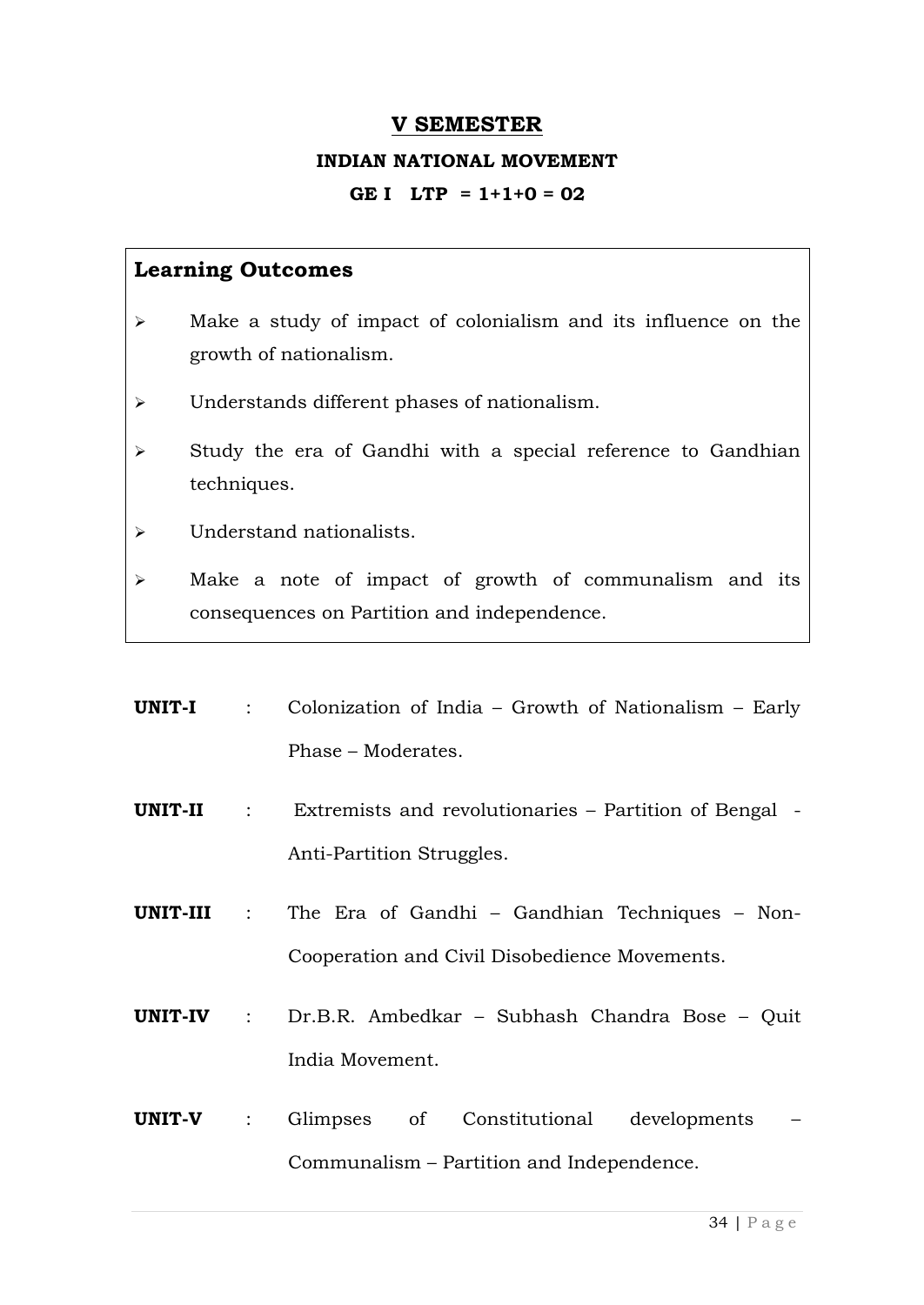#### **Maps for Study**

- 1. Places of non co-operation movement.
- 2. Places of civil disobedience movement.

#### **Places of historical importance**

| Ahmedabad 6. | Delhi |
|--------------|-------|
|              |       |

- 2. Surat 7. Karachi
- 3. Calcutta 8. Bhopal
- 4. Bombay 9. Lahore
- 5. Madras 10. Belagavi

#### **Suggested Readings**

B.R. Nanda - "The Making of A Nation" M.K. Gandhi - "My Experiments with Truth"

#### **Books for Reference**

Bipan Chandra et al. - "India's Struggle For Independence" Barun De and Amalesh Tripathi - "Freedom Struggle"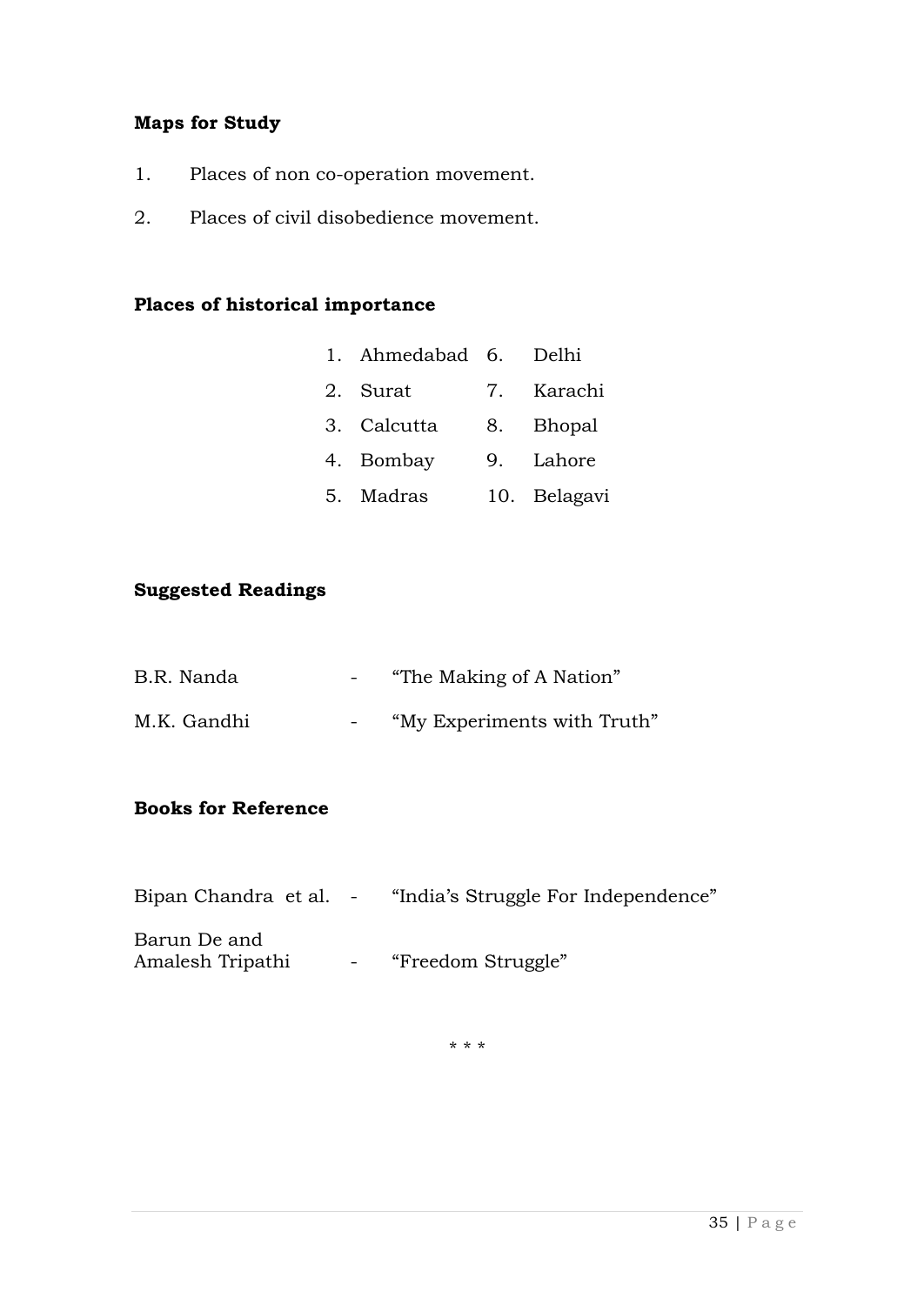#### **VI SEMESTER**

#### **HERITAGE TOURISM IN KARNATAKA**

**GE II LTP = 1+1+0 = 02**

#### **Learning Outcomes**

- > Understand the concept of Heritage.
- Make a note on heritage sites in India.
- $\triangleright$  Study briefly tangible, intangible and natural heritage sites.
- Make a study of "Mysuru" as an important heritage city.
- Understands heritage tourism and world heritage centeres in Karnataka.

|           | <b>UNIT-I</b> : Heritage – Meaning and its definitions – UN Resolution     |
|-----------|----------------------------------------------------------------------------|
|           | on Heritage.                                                               |
|           | <b>UNIT-II</b> : Heritage in Indian Context – Heritage sites in India –    |
|           | Criteria for Heritage declaration - UN Guidelines.                         |
|           | <b>UNIT-III</b> : Heritage in Karnataka – Tangible – Intangible heritage – |
|           | Natural - Heritage Cities of Karnataka – Hampi as world                    |
|           | heritage centre.                                                           |
| UNIT-IV : | Mysuru as Heritage City - Natural - Tangible -                             |
|           | Intangible - Heritage Precincts in Mysuru - Mysore                         |

Masterplan 2031 and heritage.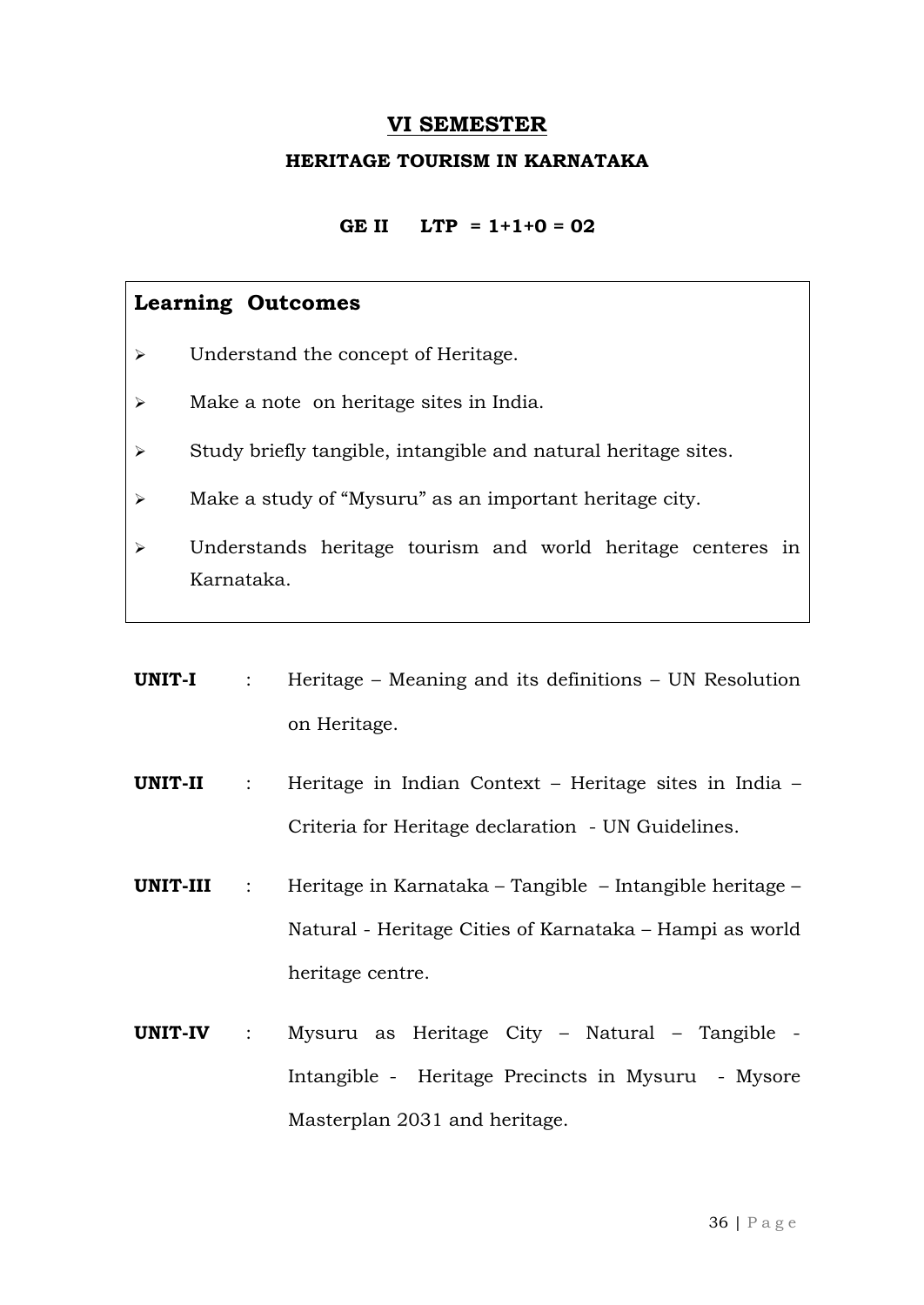**UNIT-V** : Heritage Cities as Tourism Centres – Development of Heritage Cities as Tourist Attraction – Basic Infrastructures - Roads - Parking – Cafeteria – Refreshments - World Heritage Centres in Karnataka.

#### **Maps for Study**

- 1. Natural heritage centres of Karnataka.
- 2. Heritage sites of Karnataka.

#### **Places of historical importance**

| 1. Badami | B.R. Hills |
|-----------|------------|
|           |            |

- 2. Hampi 7. Kudremukha
- 3. Gulbarga 8. Belagavi
- 4. Dandeli 9. Devanahalli
- 5. Mysuru 10. Chitradurga

#### **Suggested Readings**

- K.S. Nagapathi "Karnataka: A Delight for Tourists"
- S.A. Jeelani "A Handbook of Karnataka"

#### **Books for Reference**

| K.S. Nagapathi  | <b>Service</b>           | "Tourism Development; A New Approach" |
|-----------------|--------------------------|---------------------------------------|
| Kailash H. Iyer | <b>Contract Contract</b> | "Tourism Development in India"        |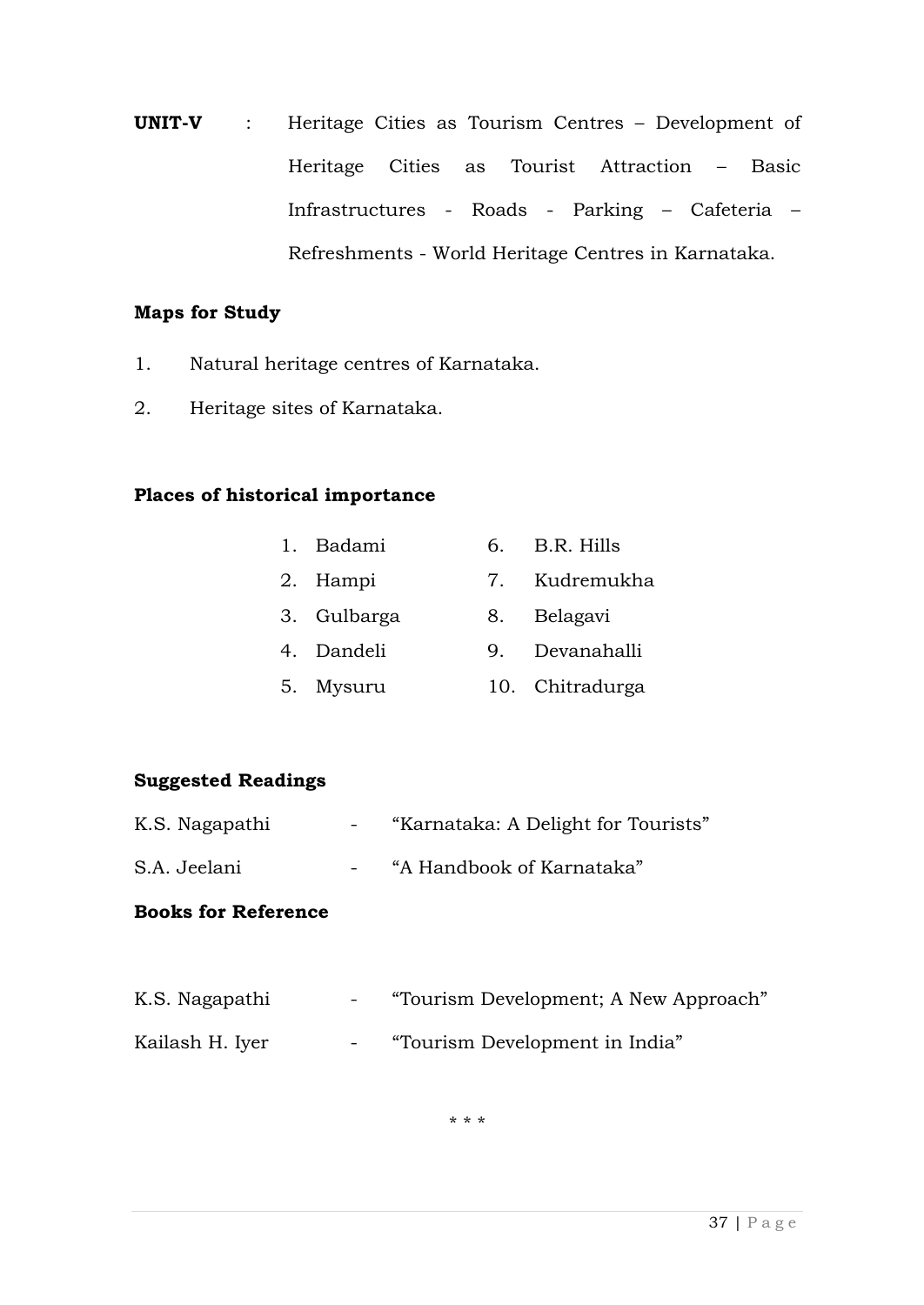#### **JSS College for Women**

#### **(Autonomous)**

Saraswathipuram Mysuru 570 009

#### **DEPARTMENT OF HISTORY**

#### **SCHEME OF EXAMINATION**

All papers including Discipline Specific Course (DSC), Discipline Specific Elective (DSE) and Generic Elective (GE) shall have two components, namely Theory and Internal Assessment.

#### **Theory Component**

Papers excluding Generic Elective (GE) shall have four parts. The maximum duration of this component shall be 3 hours. The maximum marks is 70. The four parts are as follows:

#### **PART – A**

- I. **Long answer questions**. Answer any one of the following:  $(1)$   $15x1=15$ OR
	- $(2)$

#### **PART-B**

II. **Short question answers**. Answer any two of the following:

10x2=20

- $(3)$  $(4 \quad \qquad \qquad$
- $(5)$   $\qquad \qquad \qquad$
- $(6)$

#### **PART-C**

III. **Short notes**. Write short notes on any four of the following:

 $5x4 = 20$ 

- (7) \_\_\_\_\_\_\_\_\_\_\_\_\_\_\_\_\_\_\_\_\_\_\_\_  $(8)$   $\qquad \qquad$  $(9)$   $\qquad \qquad \qquad$
- $(10)$
- (11) \_\_\_\_\_\_\_\_\_\_\_\_\_\_\_\_\_\_\_\_\_\_\_\_
- $(12)$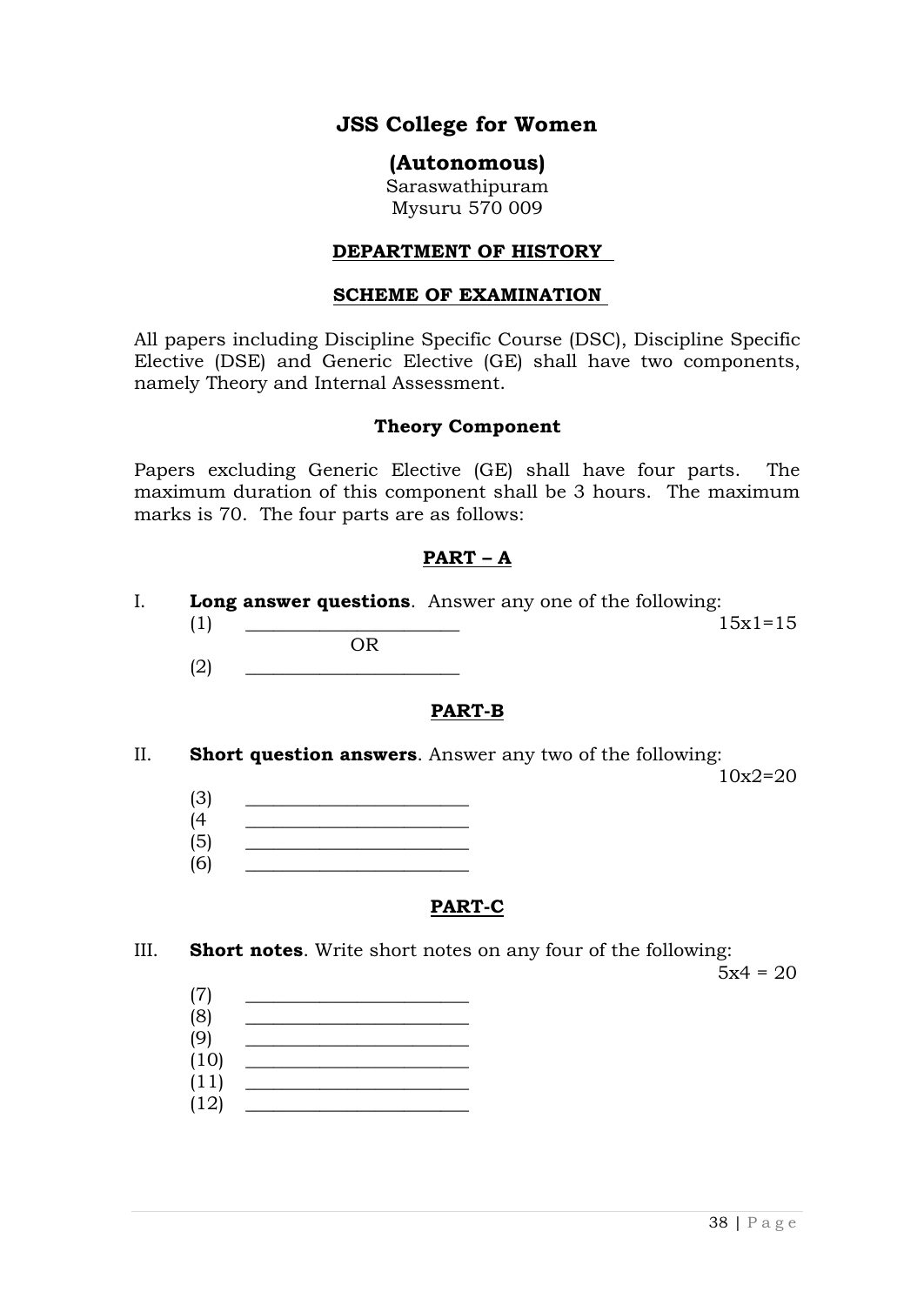#### **PART– D**

13. **Map Questions**. This part have 3 divisions as follows: (15 Marks)

|      | Extent             | - 5 marks. |
|------|--------------------|------------|
| (ii) | Location of places | - 5 marks. |

- (iii) Writing explanatory note on five places. 5 marks.
- **NOTE**: Question papers shall have one additional Long Answer question carrying 15 marks for visually impaired candidates. Provided such candidate/s are enrolled in the programme/ course. In that case the additional question should be printed at the end of each question paper super scribed with "NOTE".

#### **GENERIC ELECTIVES**

Theory component for Generic Electives shall have two parts. The maximum duration of this component shall be one hour and the marks 40. The two parts are as follows:

#### **PART – A**

I. **Short answer questions**. Answer any two of the following:

10x2=20

- (1) \_\_\_\_\_\_\_\_\_\_\_\_\_\_\_\_\_\_\_\_\_\_\_
- $(2)$   $\qquad \qquad$ (3) \_\_\_\_\_\_\_\_\_\_\_\_\_\_\_\_\_\_\_\_\_\_\_
- $(4)$

#### **PART-B**

II. **Short notes**. Write short note on any four of the following

 $4x3=12$ 

- $(5)$ (6) \_\_\_\_\_\_\_\_\_\_\_\_\_\_\_\_\_\_\_\_\_\_\_\_
- $(7)$   $\qquad \qquad \qquad$
- (8) \_\_\_\_\_\_\_\_\_\_\_\_\_\_\_\_\_\_\_\_\_\_\_\_
- $(9)$

#### **PART– C**

- 10. **Map Questions**. This part have one division as follows:
	- (i) Location of places  $1 \times 8 = 08$
- **NOTE**: In such Generic Elective where there is no scope for map question, this can be supplemented by providing two additional questions in Part-B.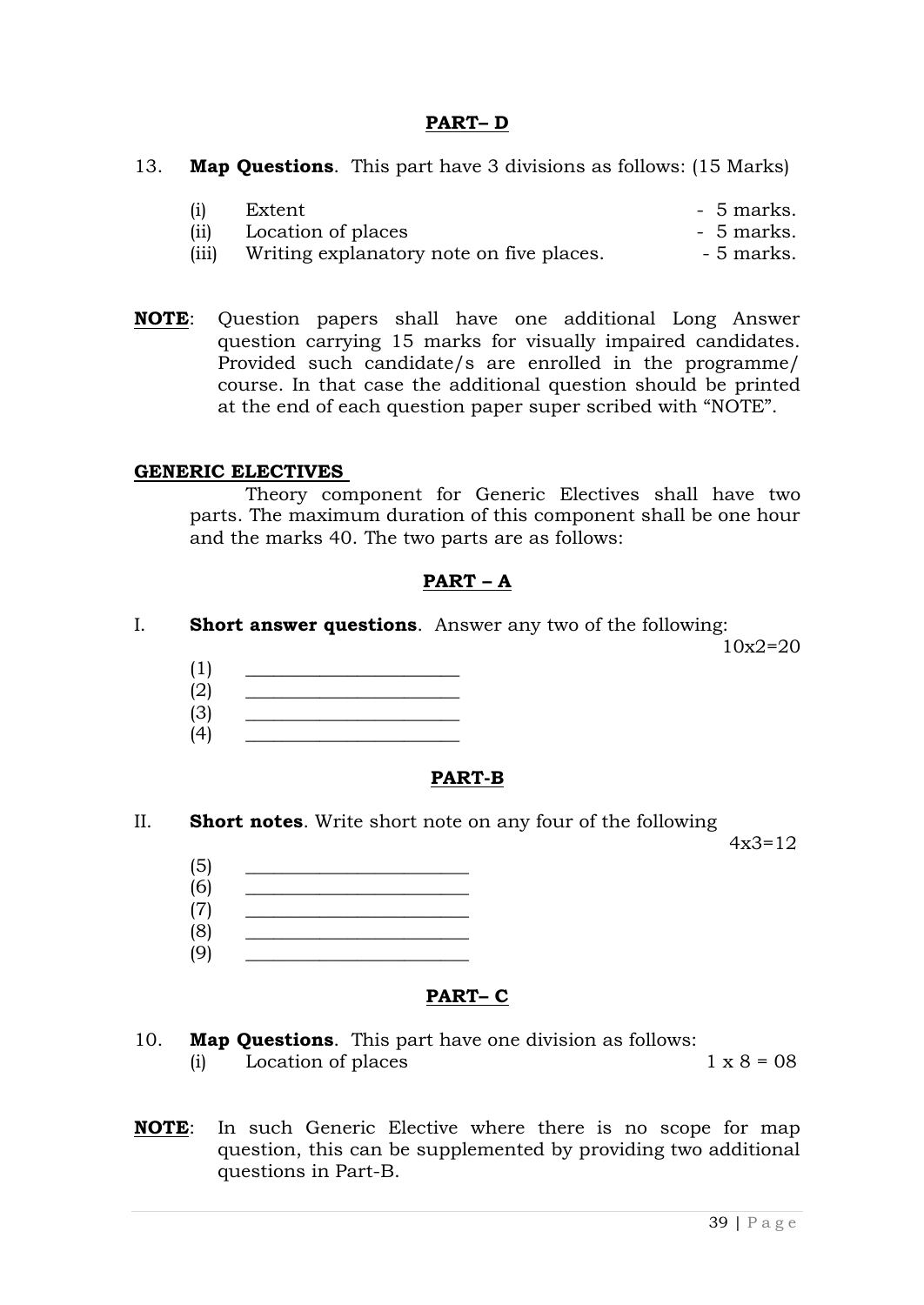#### **INTERNAL ASSESSMENT COMPONENT**

For Discipline Specific Course (DSC) and Discipline Specific Elective (DSE) the Internal Assessment Component shall consists of the following:  $(C<sup>1</sup>$  and  $C<sup>2</sup>$ )

|                 | <b>Total</b>          | <b>30 Marks</b> |
|-----------------|-----------------------|-----------------|
| C)              | Viva                  | 05 Marks        |
| $\vert B \vert$ | Test                  | 10 Marks        |
| A)              | Records / Assignments | 15 Marks        |

The Internal Assessment Component consists of the following

#### 10 Marks

|                  |                                    | Marks                                      |                             |       |  |
|------------------|------------------------------------|--------------------------------------------|-----------------------------|-------|--|
| Serial<br>Number | Type                               | Internal<br>Assessment<br>$(C1$ and $C2$ ) | Theory<br>(C <sup>3</sup> ) | Total |  |
| 1.               | Discipline Specific Course (DSC)   | 30                                         | 70                          | 100   |  |
| 2.               | Discipline Specific Elective (DSE) | 30                                         | 70                          | 100   |  |

For Generic Elective Internal Assessment Component is as follows:

|                  |                       | Marks                                    |                             |       |
|------------------|-----------------------|------------------------------------------|-----------------------------|-------|
| Serial<br>Number | Type                  | Internal<br>Assessment<br>$(C1$ and $C2$ | Theory<br>(C <sup>3</sup> ) | Total |
|                  | Generic Elective (GE) | 10                                       | 40                          | 50    |